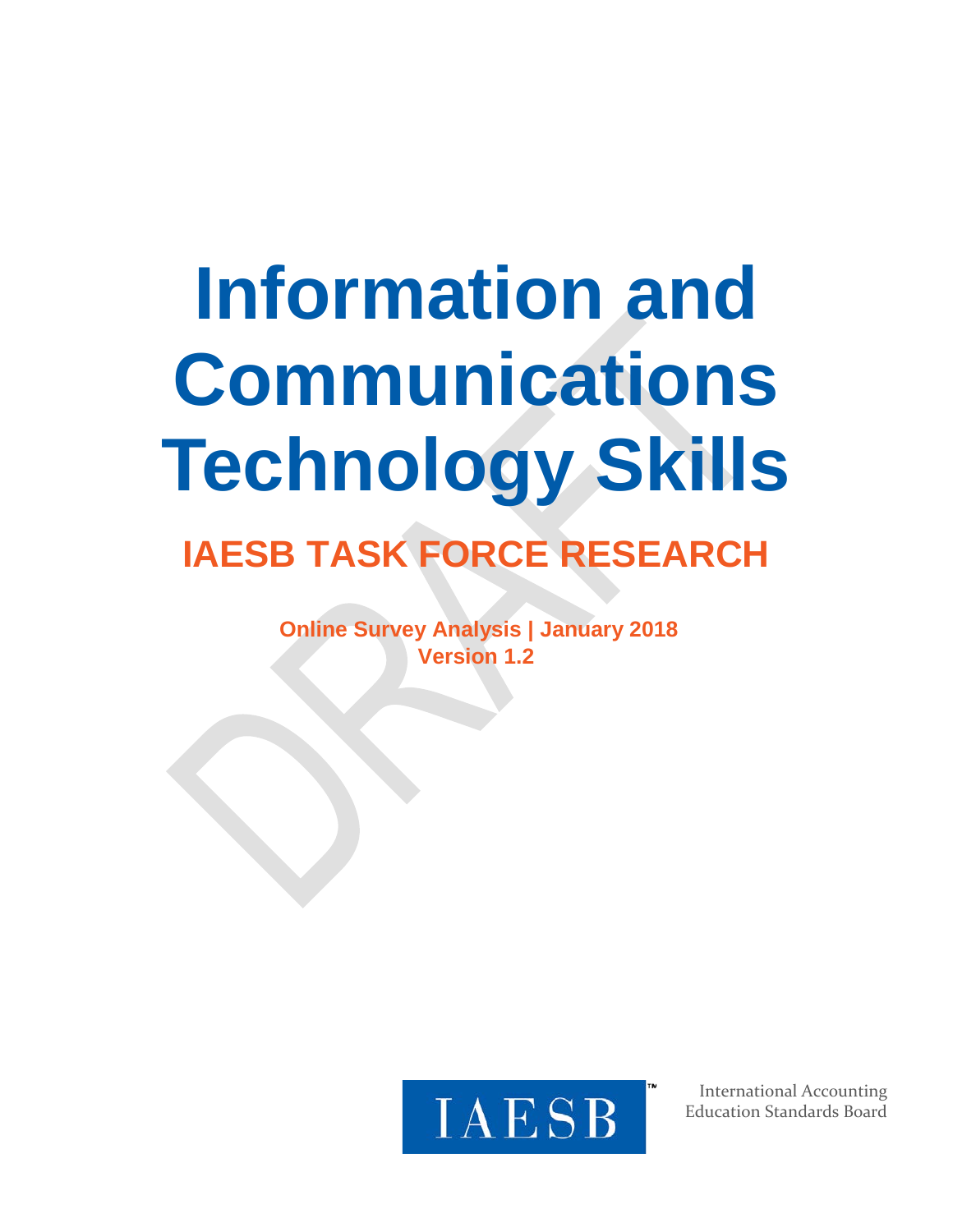

## Executive Summary

Increasing use of technology is affecting how professional accountants operate in the workplace and the nature of the services they provide. These changes have the potential to affect the knowledge, behaviors and skills professional accountants require in order to be able to perform their roles successfully.

The Information and Communications Technology ('ICT') Skills Online Survey Analysis Report ('Report') provides a 'snapshot' to stress-test drivers of change, curricula development, areas of focus and options for [International Accounting Education](https://na01.safelinks.protection.outlook.com/?url=http%3A%2F%2Fwww.iaesb.org%2F&data=02%7C01%7Cgowens%40bdo.com%7Cc653eda3dd214b16b29208d5627f92d9%7C6e57fc1a413e405091da7d2dc8543e3c%7C0%7C0%7C636523222419902772&sdata=2ZOe0KeM5ZDinrGwO9avWfy%2BAjVrzZA6EK80tXtpJQI%3D&reserved=0)  Standards Board<sup>™</sup> (IAESB<sup>™</sup>) standard setting development or support activities.

Headlines from this Report include:

- a clear message from all types of respondents that technology is having a significant impact on accounting education;
- acknowledgement that an increased awareness about new and emerging technologies must be partnered with a range of other skills, such as interpretative, analytical, ethical, change management and data handling skills; and
- support from the majority of respondents for a range of standard setting development activities, including provision of guidance, to address the changing skillsets needed by accountants, both now and in the future.

Further information and findings from the ICT Skills Survey are discussed in detail below. Many thanks to all survey respondents for their participation in this integral information gathering activity to inform the work of the IAESB.

## Background and Introduction

The [International Accounting Education Standards Board™](https://na01.safelinks.protection.outlook.com/?url=http%3A%2F%2Fwww.iaesb.org%2F&data=02%7C01%7Cgowens%40bdo.com%7Cc653eda3dd214b16b29208d5627f92d9%7C6e57fc1a413e405091da7d2dc8543e3c%7C0%7C0%7C636523222419902772&sdata=2ZOe0KeM5ZDinrGwO9avWfy%2BAjVrzZA6EK80tXtpJQI%3D&reserved=0) (IAESB<sup>™)</sup> is an independent [standard-setting body](https://na01.safelinks.protection.outlook.com/?url=http%3A%2F%2Fwww.ifac.org%2Fsystem%2Ffiles%2Fuploads%2FIAESB%2FIAESB-Fact-Sheet-2015-2.pdf&data=02%7C01%7Cgowens%40bdo.com%7Cc653eda3dd214b16b29208d5627f92d9%7C6e57fc1a413e405091da7d2dc8543e3c%7C0%7C1%7C636523222419902772&sdata=zo5YmrRU1BxjNusa6%2F1Oy%2Fr0Jpyl%2BH43CsxbVG2kLXM%3D&reserved=0) that serves the public interest by establishing standards in the area of professional accounting education that prescribe technical competence and professional skills, values, ethics, and attitudes. Through its activities, the IAESB enhances education by developing and implementing [International Education](https://na01.safelinks.protection.outlook.com/?url=http%3A%2F%2Fwww.ifac.org%2Fpublications-resources%2F2017-handbook-international-education-pronouncements&data=02%7C01%7Cgowens%40bdo.com%7Cc653eda3dd214b16b29208d5627f92d9%7C6e57fc1a413e405091da7d2dc8543e3c%7C0%7C0%7C636523222419902772&sdata=eEywDBzktgEs4O0wm%2BkuXobCLWyq4mlxdmV6zKWUbqw%3D&reserved=0)  Standards<sup>™</sup> (IES™), which increase the competence of the global accountancy profession—contributing to strengthened public trust.

As described in its [2017-2021 Strategy and 2017-2018 Work Program,](https://na01.safelinks.protection.outlook.com/?url=https%3A%2F%2Fwww.ifac.org%2Fsystem%2Ffiles%2Fpublications%2Ffiles%2FIAESB-Strategy-and-Work-Plan.pdf&data=02%7C01%7Cgowens%40bdo.com%7Cc653eda3dd214b16b29208d5627f92d9%7C6e57fc1a413e405091da7d2dc8543e3c%7C0%7C1%7C636523222419902772&sdata=pstRP69RE3bpvZ%2BKEN7%2FE65Tk5jDKZqHQdzuTSsWk7M%3D&reserved=0) the Board is focused on enhancing the professional competence and the evolution of the knowledge, skills, and behaviors needed in ICT by professional accountants. Planned project activities include developing an inventory of skills based on stakeholder's consultations through surveys, in-depth interviews, and a literature review and performing an analysis to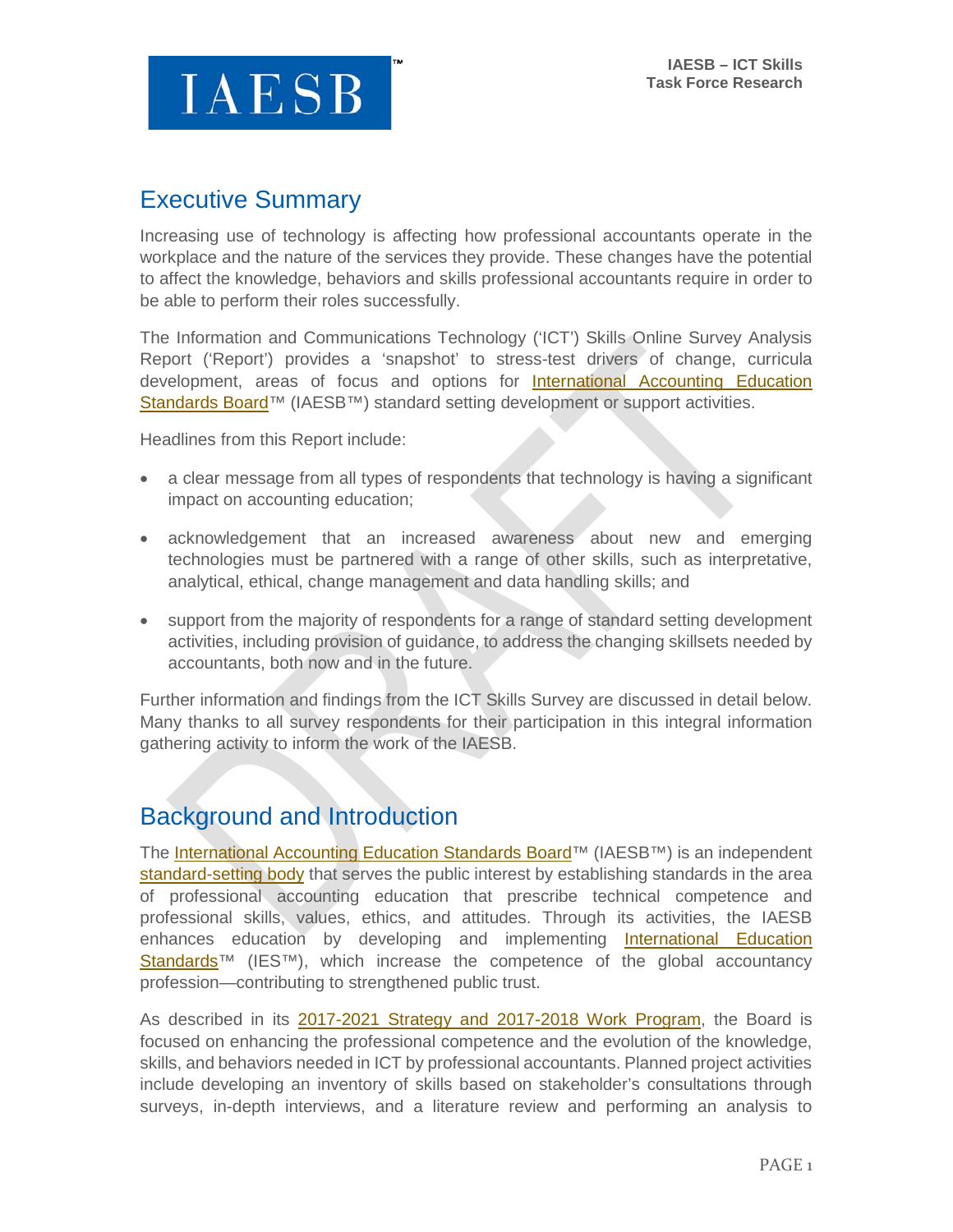

determine if the IESs are fit for purpose. Based on the strength of the evidence obtained through its consultation activities, the IAESB will decide how to address gaps identified, if any.

The ICT Skills Survey (the 'Survey') was conducted by the IAESB during June-July 2017 and was designed to provide responses to a series of questions posed to a range of stakeholders by the ICT Skills Task Force (the 'Task Force').

The Survey process focused initially on two distinct audiences – IFAC Member Organizations accounting education contacts and a 'General' Survey which was open to anyone to complete. In terms of distribution:

- The targeted IFAC Member Organizations Survey was sent to known IFAC Organizations accounting education contacts on June 27, 20[1](#page-2-0)7<sup>1</sup>.
- The general survey was sent to the IAESB contact database on July 6 2017 and was advertised through the September IAESB e-News edition<sup>[2](#page-2-1)</sup>.

A copy of the Survey invitation email can be found in Appendix A.

Before analyzing the responses, the Task Force cleansed the data to exclude test data, duplicate responses or responses which were substantially incomplete. As a result, the number of responses to the two main Surveys was as follows:

24 *Targeted IFAC Member Organization respondents*

190 *General respondents (open to all)[3](#page-2-2)*

An additional survey was shared (in hard copy) with representatives who attended IAESB outreach activities as part of a conference in Vienna, Austria (June 2017). These activities were sponsored by the World Bank's Centre for Financial Reporting & Reform - STAREP<sup>[4](#page-2-3)</sup> project. Representatives of STAREP organizations provided 19 responses. Although not part of the main Surveys, a number of similar questions had been posed to this group and have been included, where relevant, in this report.

<span id="page-2-2"></span><sup>3</sup> *Note: a number of respondents to the General survey indicated that they worked for IFAC Member Bodies. The Task Force has not reallocated the responses from these individuals to the targeted IFAC Member Organization Survey – on the basis, that these individuals chose which survey to respond to and may not want their responses to be 'Member Organization' responses.*

<span id="page-2-3"></span><sup>4</sup> *Strengthening Auditing and Reporting in the Countries of the Eastern Partnership (STAREP) is a regional program of the World Bank Centre for Financial Reporting Reform (CFRR), which supports the development of transparent policy environments and effective institutional frameworks for corporate reporting in Eastern Partnership countries: Armenia, Azerbaijan, Belarus, Georgia, Moldova and Ukraine.*

<span id="page-2-0"></span> $\overline{a}$ *1 The targeted IFAC Member Body Survey was distributed to 470 individuals belonging to 175 IFAC members and associates.*

<span id="page-2-1"></span>*<sup>2</sup> The general survey was distributed to 16,986 individuals registered with for IAESB's publications and communications.*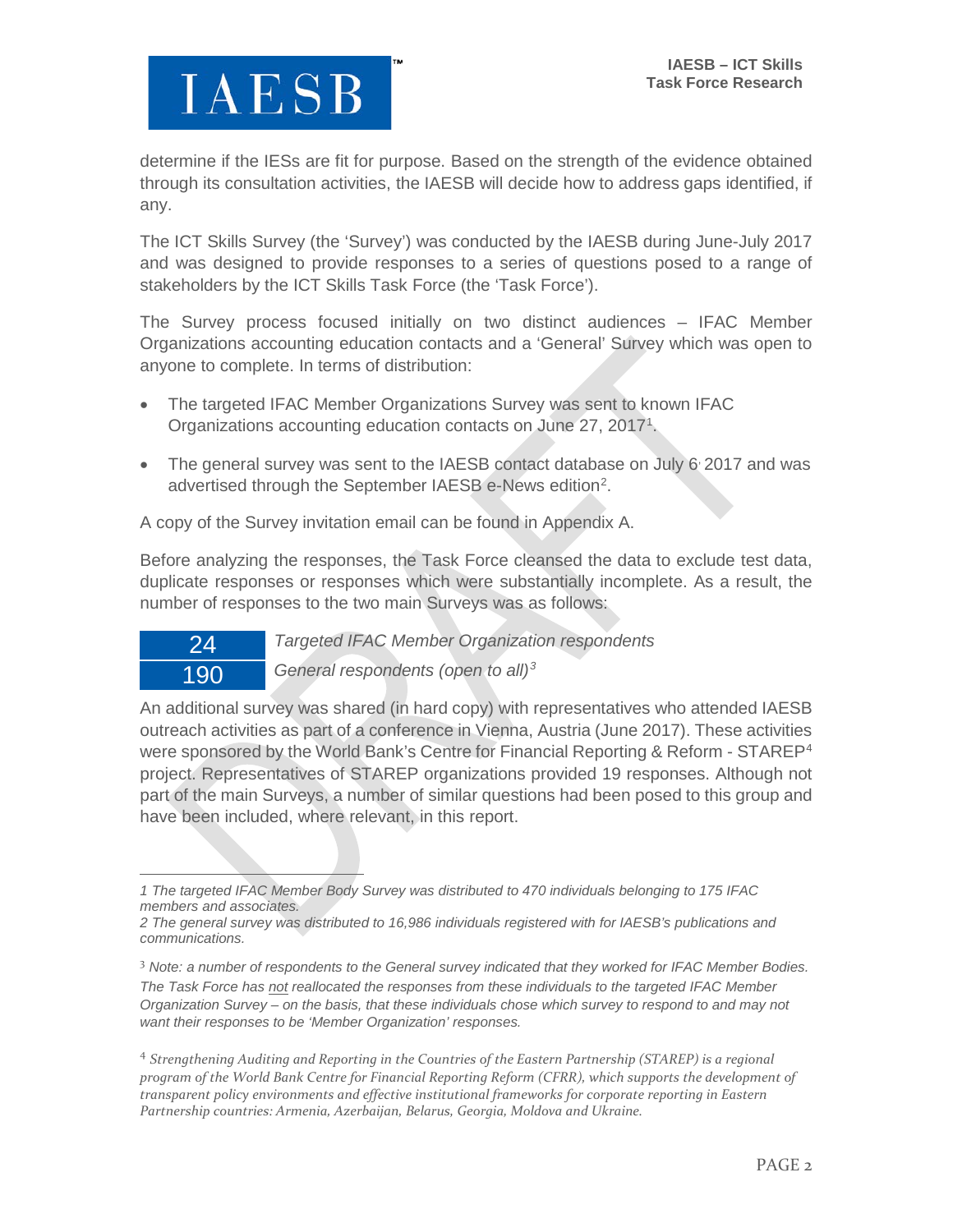

## Structure of Reported results

Throughout this report, the results from the targeted IFAC Member Bodies and General Surveys have been presented in parallel. [Part A](#page-4-0) of the report provides general background information about the mix and types of respondents who took part in the Surveys.

[Part B](#page-8-0) of the report addresses the objectives of the Surveys in order to:

- **1.** Obtain validation for initial Task Force areas of consideration and the approach to identifying 5 focus areas;
- **2.** Receive preliminary input on the potential areas of focus and standards-setting development or solutions;
- **3.** Investigate detailed comments; and
- **4.** Identify individuals or organizations willing to participate in future outreach efforts.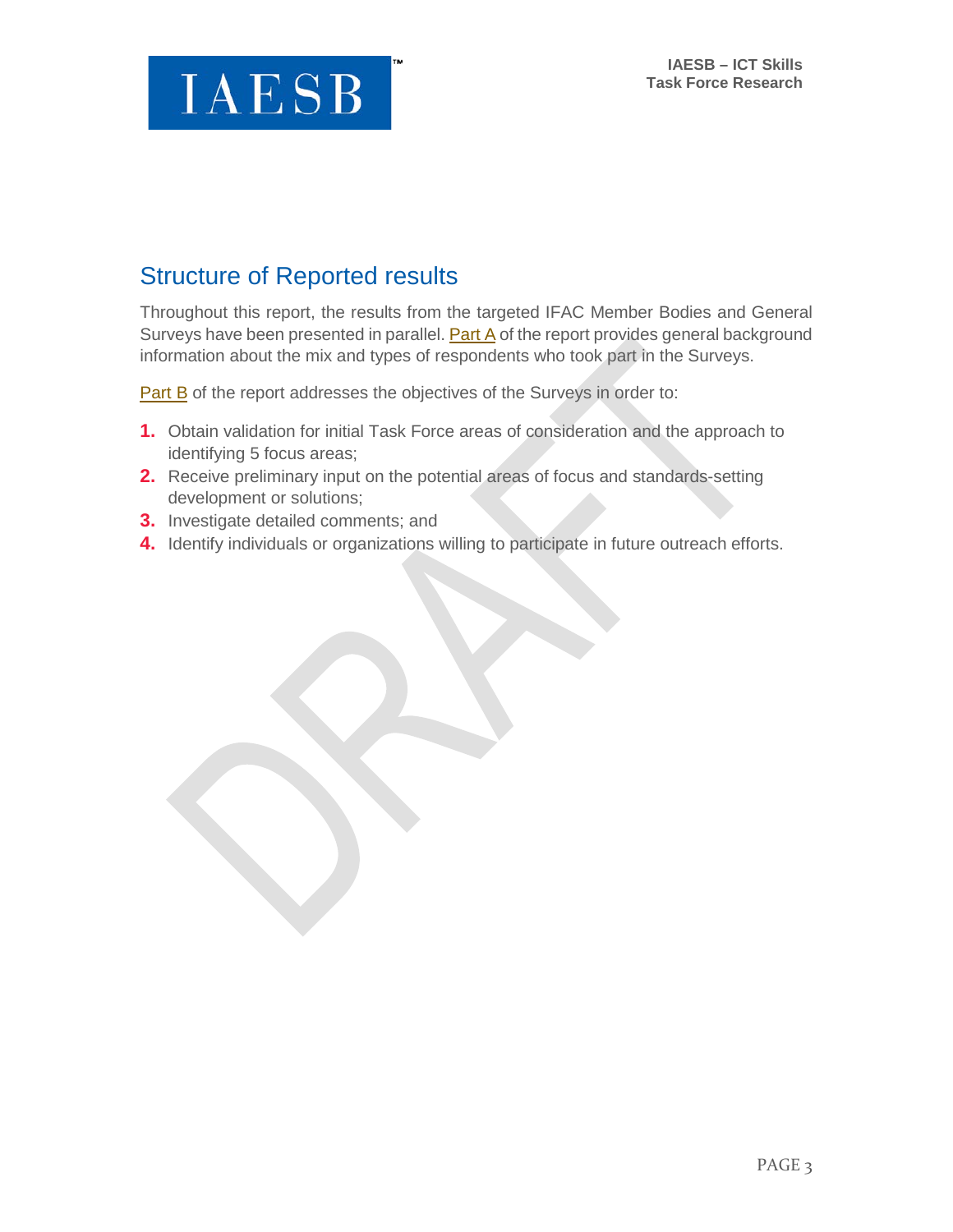

## <span id="page-4-0"></span>Part A: Respondent Background Information

Respondents to the **General Survey** were geographically dispersed with a number of regions well represented:



The following countries (shaded in green) were represented in the General Survey responses:

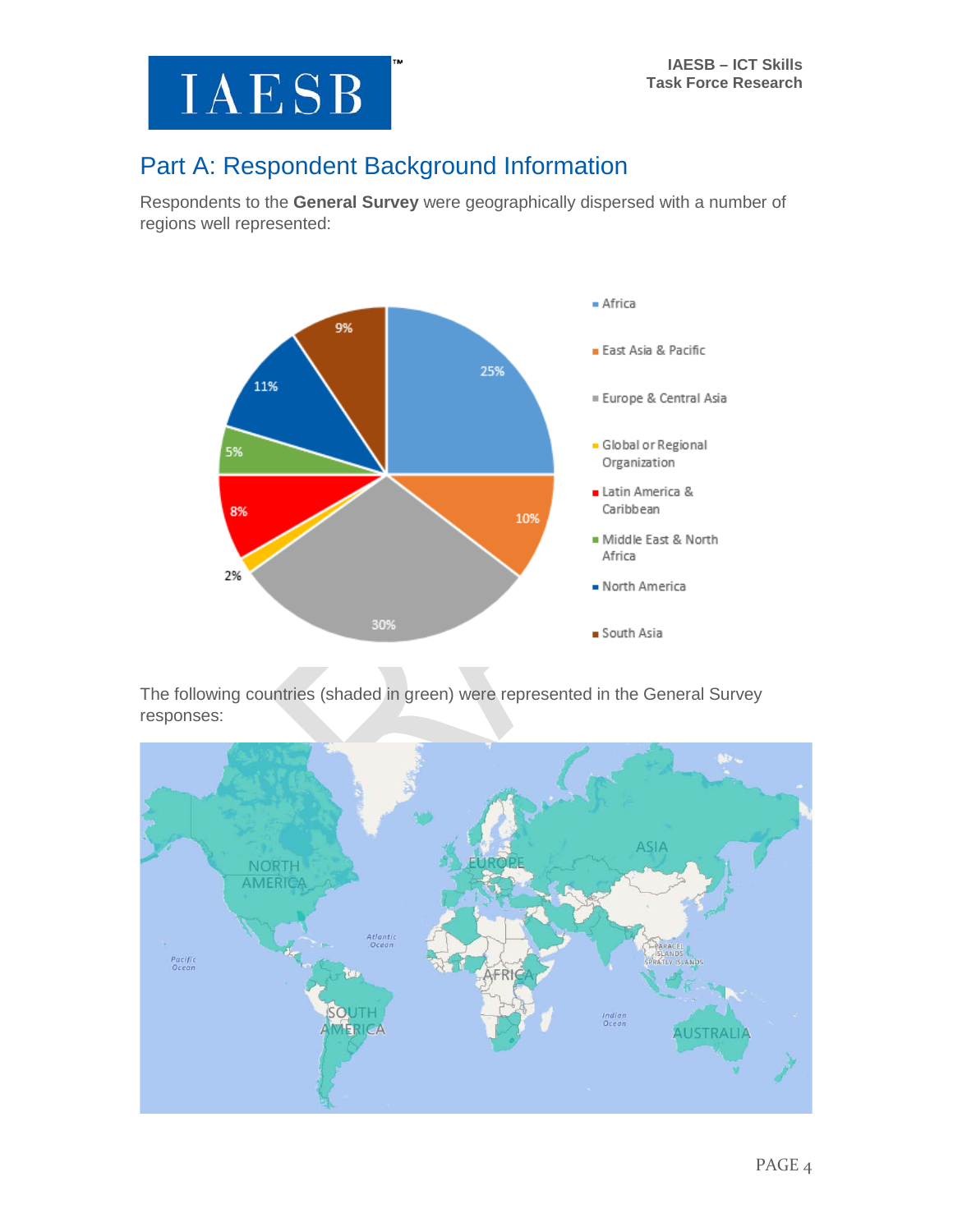

Individuals taking part in the General Survey identified their organizational affiliation as follows, demonstrating a good spread of participation from a range of academic, accounting firm and IFAC member organization categories. A high number of individuals answered in their own capacity too:



The mix of current roles was further analyzed using the world-cloud below – and include a range of respondents from partners to business owners, accounting students to faculty staff:

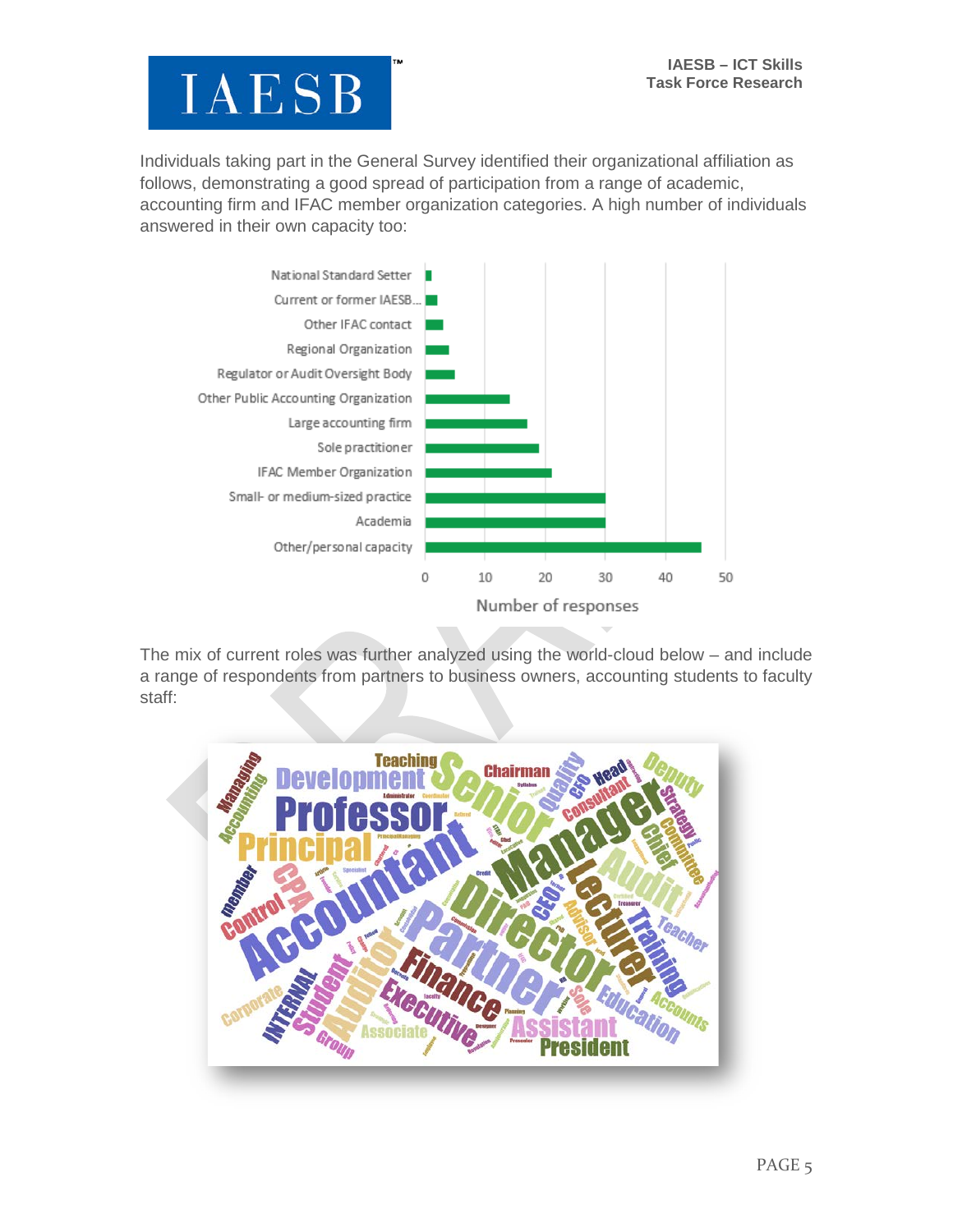Respondents to the **IFAC Member Organization Survey** were from the following geographical regions<sup>[5](#page-6-0)</sup>:



Respondents to the IFAC Member Organizations Survey had a broad range of roles ranging from CEOs to Managers and a range of individuals with direct responsibility for learning and assessment.



<span id="page-6-0"></span> <sup>5</sup> *In order to preserve anonymity of the respondents to the IFAC Member Organization Survey a country analysis has not been provided here.*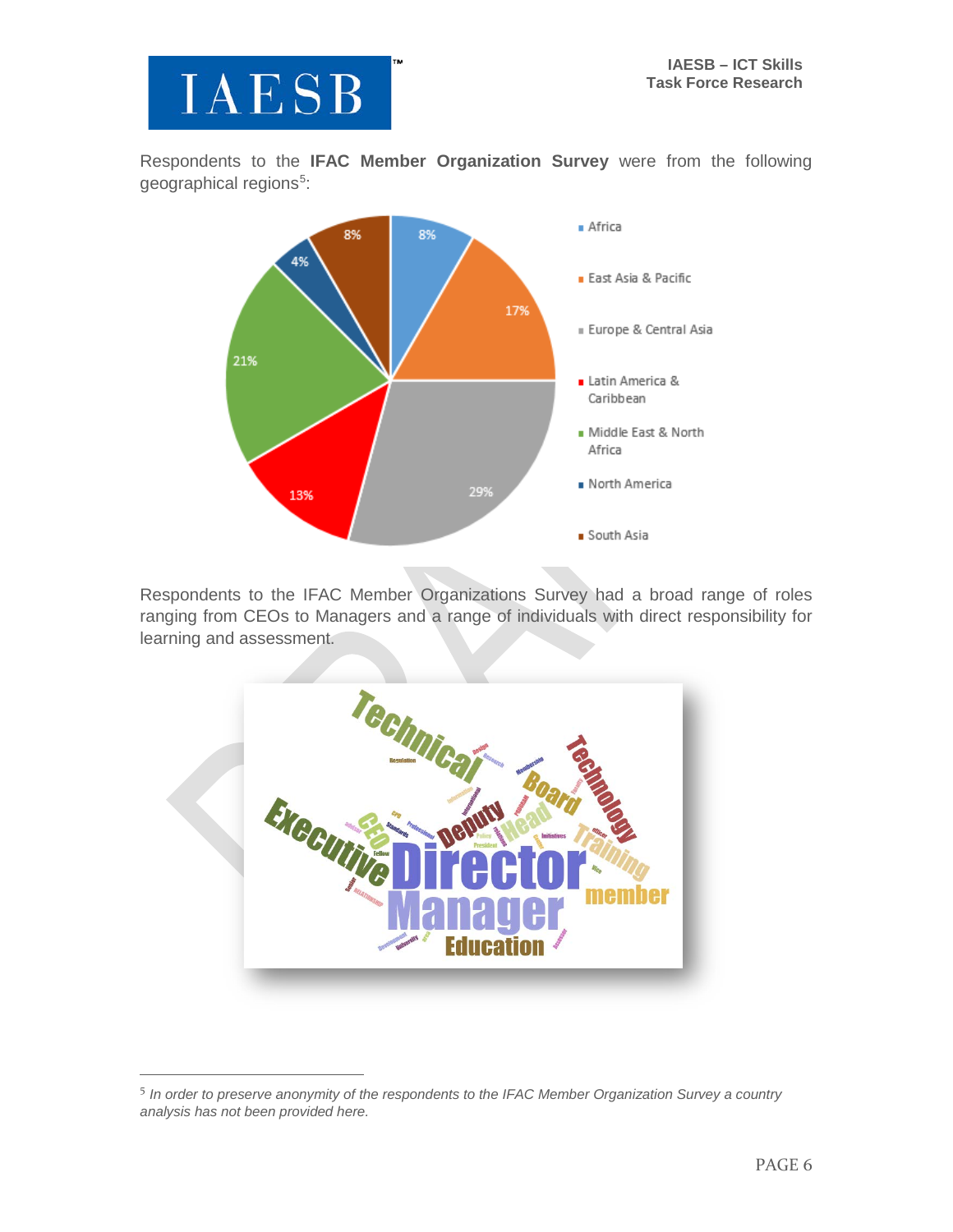

STAREP participants are based in Eastern Europe and came from the follow organizations or professional backgrounds:

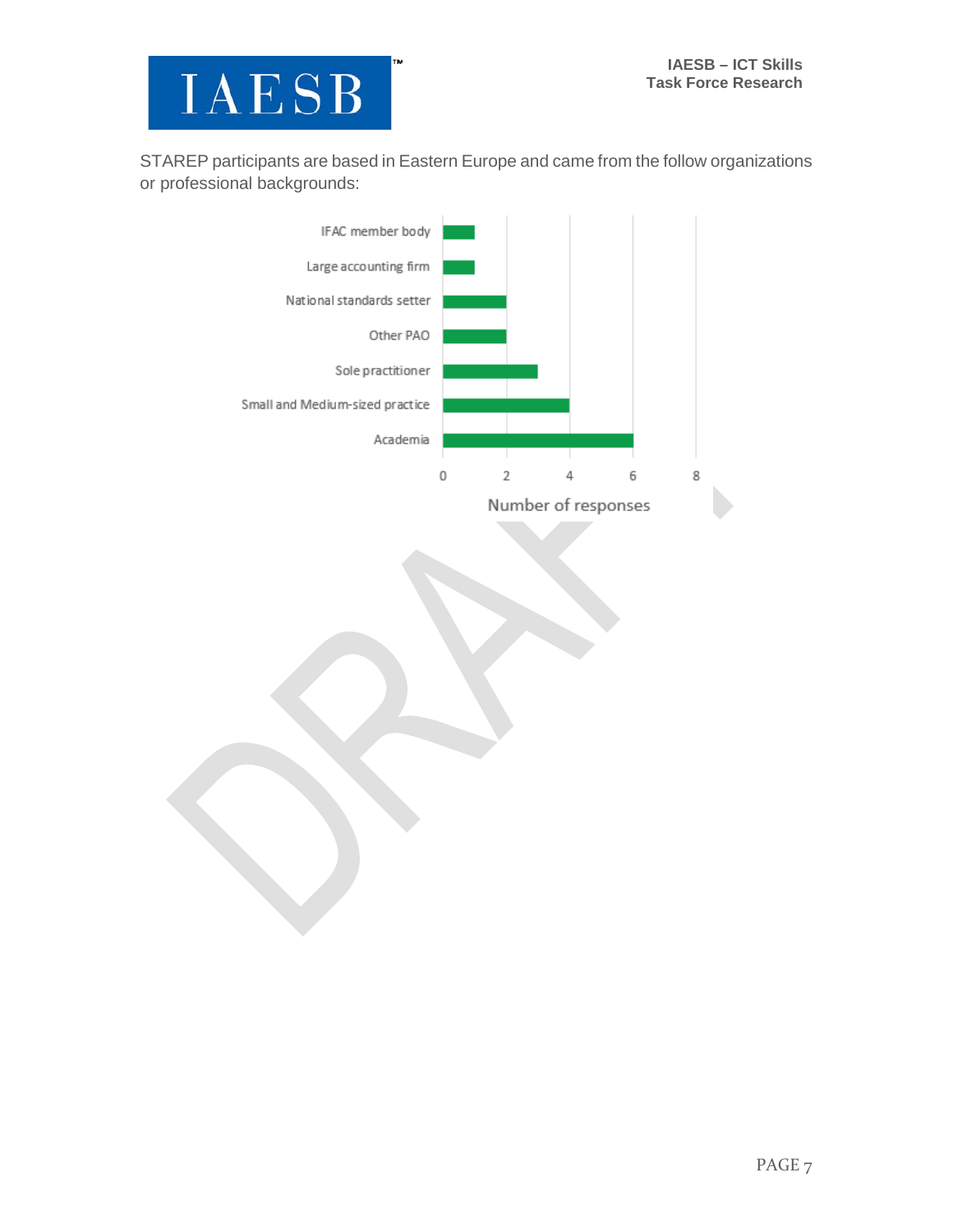**IAESB** 

## <span id="page-8-0"></span>Part B, Section 1 Validation of initial Task Force areas of consideration

In order to gauge respondents' views on current ICT-based issues, a range of initial 'opener' questions were asked. The following table shows the number of respondents from each of the Surveys who 'agreed' with each question:

| Question                                                                                                                                                                                                            | <b>IFAC Member</b><br>Organization<br>Survey <sup>6</sup> | General<br><b>Survey</b> | <b>STAREP</b><br><b>Survey</b> |
|---------------------------------------------------------------------------------------------------------------------------------------------------------------------------------------------------------------------|-----------------------------------------------------------|--------------------------|--------------------------------|
| ICT skills "disruption" has the potential to<br>affect all professional accountants<br>performing a variety of roles                                                                                                | 88%                                                       | 94%                      | 90%                            |
| Advances in technology pose a challenge<br>to the existing ICT skills of our<br>membership/organization                                                                                                             | 96%                                                       | 92%                      |                                |
| The IAESB should consider ICT skills in the<br>context of current and future skills needs                                                                                                                           | 84%                                                       | 96%                      | 95%                            |
| ICT skills consideration needs to focus on<br>Initial Professional Development (IPD) of<br>aspiring professional accountants and<br><b>Continuing Professional Development</b><br>(CPD) of professional accountants | 84%                                                       | 94%                      | 84%                            |
| ICT skills includes an understanding of<br>different technology platforms (software<br>and hardware) and how the use of<br>technology impacts the professional<br>accountant's role                                 | 92%                                                       | 94%                      | 89%                            |

Nearly all types of Survey respondents supported the assertions being put forward by each of the opener questions.

Due to the relatively low number of respondents in the IFAC Member Organization and STAREP Surveys (although they showed similar overall levels of support compared to the General Survey), they were disproportionately affected by only 1 or 2 respondents providing a 'no opinion' or 'disagree' response.

In a second series of questions respondents were asked to rate (on a scale of 1-5, with 5 being the most important) a series of ICT-related Focus Areas, currently and in the future. Each of the 5 Focus Areas contained specific elements to indicate the type of ICT knowledge, skills and behaviors (collectively referred to as skills) needed in ICT. The

<span id="page-8-1"></span> <sup>6</sup> *In the IFAC Member Organization survey respondents were specifically asked about their organizations' views/perspectives.*

<span id="page-8-2"></span><sup>7</sup> T*his question was included in the General and IFAC Member Organization surveys after the STAREP survey had been distributed.*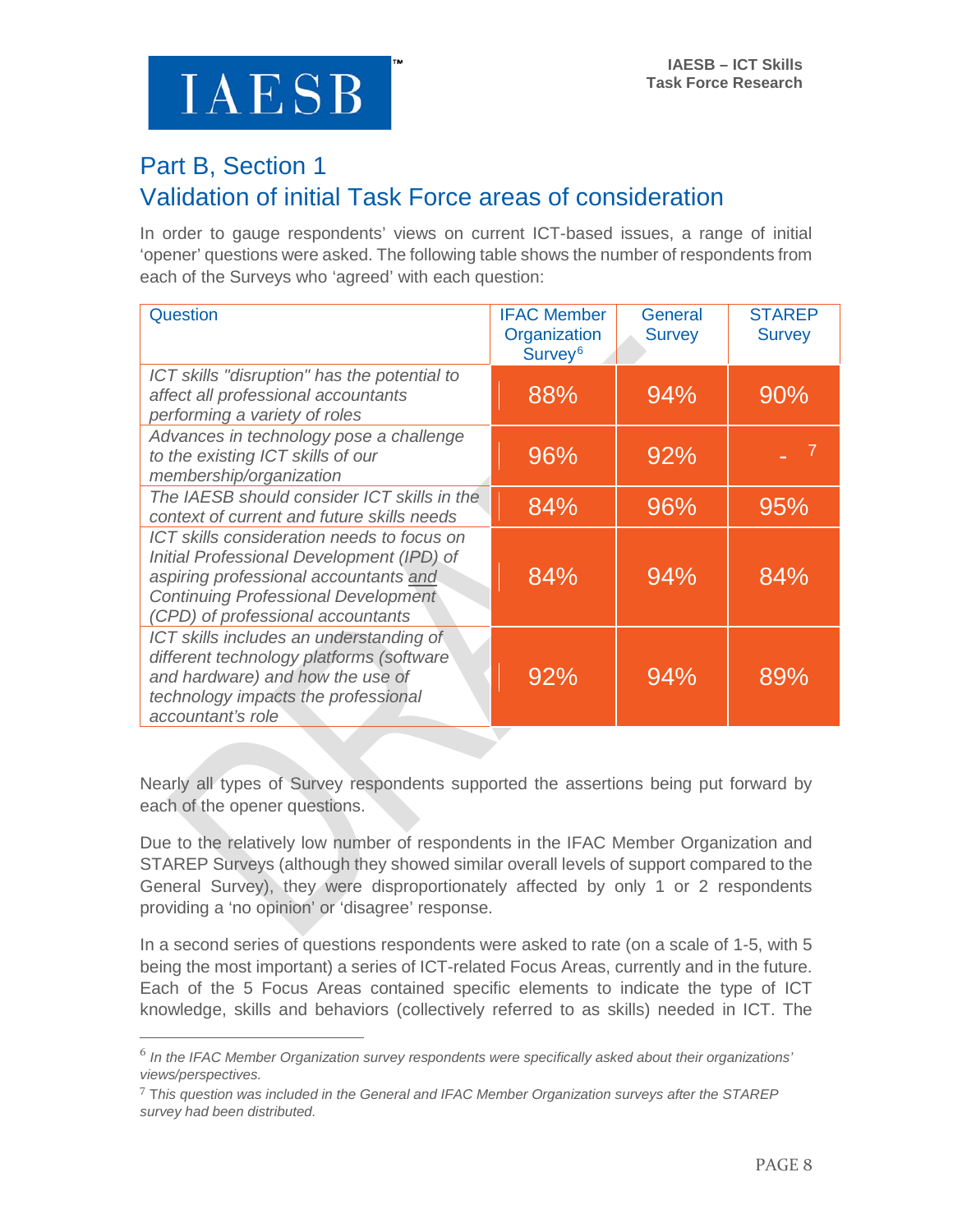

Focus Areas include: Business acumen, Behavioral competence, Digital technologies, Data interrogation, synthesis and analysis and Communication and are outlined in more detail in Part B of this report. The following results emerged.

For **General Survey** respondents – all 5 Focus Areas were deemed to be important, both now and in the future, with General Survey respondents indicating the largest increases in 'Future Importance' categories of 23% (Business Acumen) and Digital Technology / Data Interrogation (both at 21% increase).



**IFAC Member Organization** responses, in terms of the current and future importance of focus areas, were similar to those of General Survey respondents. The largest increase in a 'Future Importance' Focus Area for this particular group was the Data Interrogation category (increase of 24%).

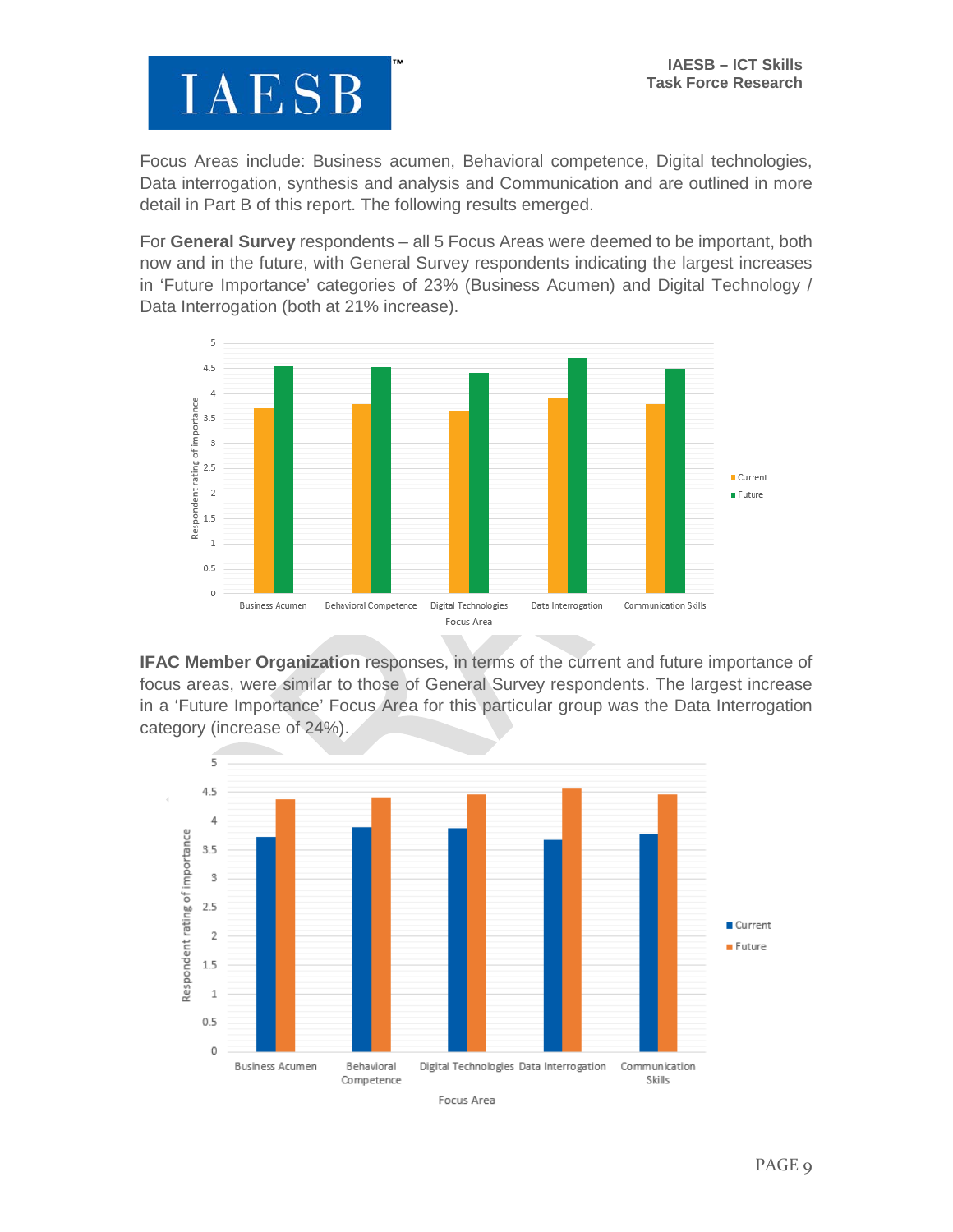

Overall, and even with quite different rates of response, both main Surveys indicated remarkably similar levels of support for the 5 main Focus Areas identified in the Survey.



Respondents who were involved in development of learning outcomes, competency frameworks, curricula or CPD activities were asked whether their organization had updated these aspects of accountancy education in order to take into account new and emerging ICT Skills. Of those that responded to this question, more than 60% recorded a yes response.

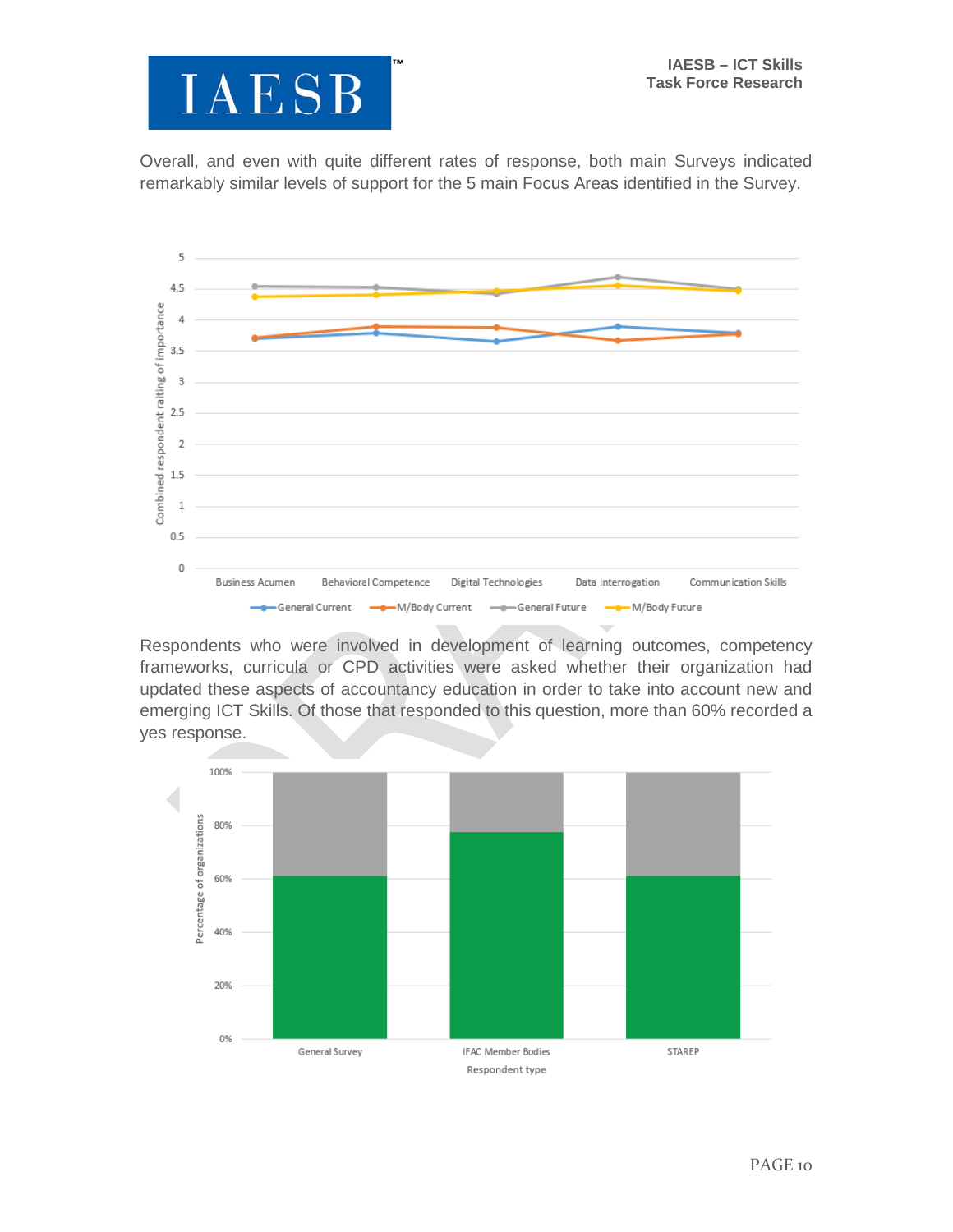

A summary of typical focus areas of updates is included below (items appearing in red were highlighted by respondents multiple times):

| <b>General Survey</b>                   | <b>IFAC Member Bodies</b>             | <b>STAREP Respondents</b>                |
|-----------------------------------------|---------------------------------------|------------------------------------------|
| Digital technologies -                  | Data interrogation<br>$\bullet$       | <b>Digital technologies</b><br>$\bullet$ |
| awareness                               | Data synthesis<br>$\bullet$           | Big data<br>$\bullet$                    |
| Data interrogation<br>$\bullet$         | Managing data<br>$\bullet$            | Data analytics<br>$\bullet$              |
| Data protection<br>$\bullet$            | More focus on<br>$\bullet$            | Data visualization<br>$\bullet$          |
| Cybersecurity                           | business acumen/skills                | Lifelong learning<br>$\bullet$           |
| Data analysis<br>$\bullet$              | Cybersecurity<br>$\bullet$            | Data interrogation<br>٠                  |
| Data security/disasters<br>$\bullet$    | Data analytics<br>$\bullet$           | Data synthesis                           |
| Automation of tasks                     | Cloud computing<br>$\bullet$          | Predictive data                          |
| Data mining<br>$\bullet$                | Legal aspects of data<br>$\bullet$    | analysis                                 |
| Technology awareness<br>$\bullet$       | usage                                 | Skills to use IT<br>$\bullet$            |
| Audit data analytics<br>$\bullet$       | CPD courses focusing<br>$\bullet$     | Data storage/cloud<br>$\bullet$          |
| Training in ERP<br>$\bullet$            | on technology                         |                                          |
| systems                                 | Impact of ICT for future<br>$\bullet$ |                                          |
| <b>Visualization tools</b><br>$\bullet$ | of accounting                         |                                          |
| Big data                                | Potential use of<br>$\bullet$         |                                          |
|                                         | <b>Artificial Intelligence</b>        |                                          |
|                                         | Big data                              |                                          |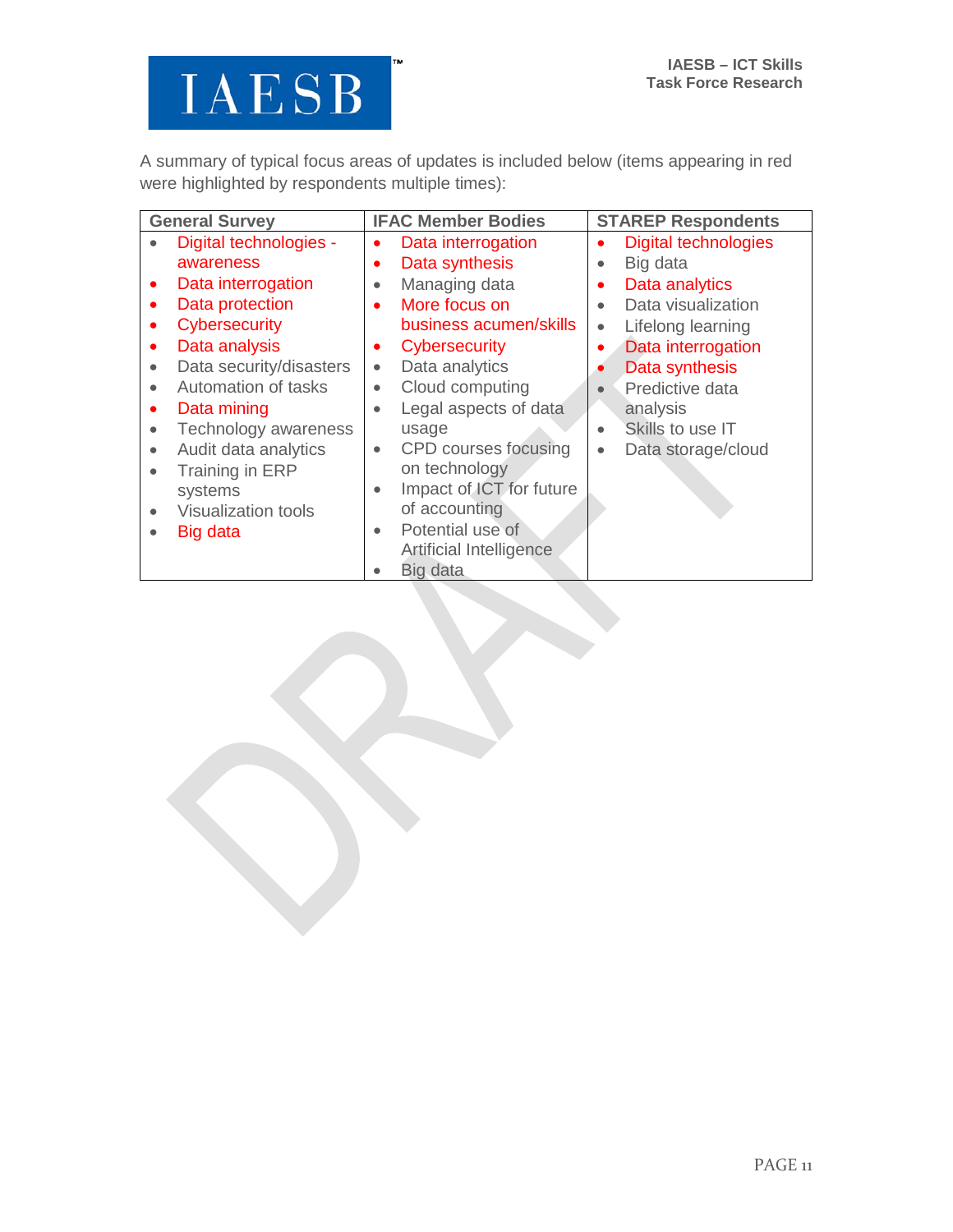

## Part B, Section 2 Input on potential focus areas content and standard-setting solutions

Respondents were asked if the 5 Focus Areas (see below) should be expanded to consider other areas. Some comments are captured below:

|                | <b>Focus Areas</b>                                      | <b>Comments</b>                                                                                                                                                                                                                                                                                                                                       |
|----------------|---------------------------------------------------------|-------------------------------------------------------------------------------------------------------------------------------------------------------------------------------------------------------------------------------------------------------------------------------------------------------------------------------------------------------|
| $\mathbf{1}$   | <b>Business acumen(BA)</b>                              | Evaluating outcomes within the proper context;<br>"asking" large amounts of data the right question to<br>form business decisions and make judgments;<br>increased risk when decisions are made with an<br>incomplete understanding of businesses and related<br>business models; better insight into the overall<br>financial standing of a business |
| $\overline{2}$ | <b>Behavioral competence</b><br>(BC)                    | Professional judgment; intellectual curiosity; critical<br>thinking; ethical use and dissemination of data;<br>adaptability; change management; life-long learning<br>in an area of rapid technological change                                                                                                                                        |
| 3              | <b>Digital technologies</b><br>(DT)                     | Visualization tools; Enterprise Resource Planning<br>systems; processing and flow of information; data<br>security; IT governance; new and emerging<br>technologies                                                                                                                                                                                   |
| 4              | Data interrogation,<br>synthesis and analysis<br>(DISA) | Data integrity (completeness and accuracy); Data<br>that is relevant; understanding the "story" the data is<br>telling; confirming historical outcomes; conducting<br>predictive analysis; understanding exceptions to<br>expectations                                                                                                                |
| 5              | <b>Communication (C)</b>                                | Dissemination of information from and across<br>systems and devices; use of social media; succinct<br>articulation of relevant information and insight; using<br>technology to communicate                                                                                                                                                            |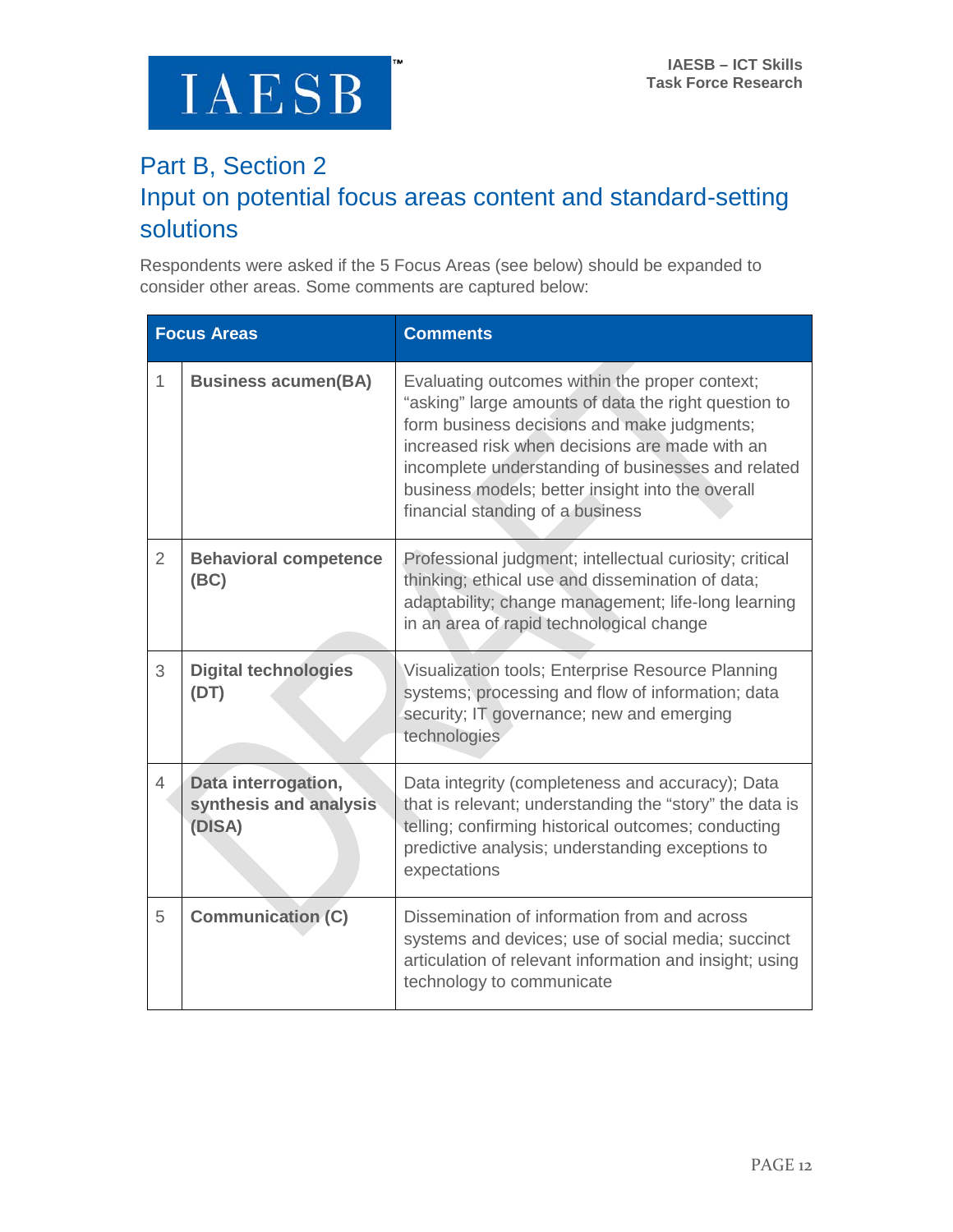While broadly supportive of the 5 Focus Areas, additional suggestions for further focus areas or content included:

|                                                                                                                   | <b>General Survey</b>                                                                                                                                                                                                                                                                                                                                                                |                                                                            | <b>IFAC Member Bodies</b>                                                                                                                                                                                                                                                                                                                              |           | <b>STAREP Respondents</b>                                                      |
|-------------------------------------------------------------------------------------------------------------------|--------------------------------------------------------------------------------------------------------------------------------------------------------------------------------------------------------------------------------------------------------------------------------------------------------------------------------------------------------------------------------------|----------------------------------------------------------------------------|--------------------------------------------------------------------------------------------------------------------------------------------------------------------------------------------------------------------------------------------------------------------------------------------------------------------------------------------------------|-----------|--------------------------------------------------------------------------------|
| $\bullet$<br>$\bullet$<br>$\bullet$<br>$\bullet$<br>$\bullet$<br>$\bullet$<br>$\bullet$<br>$\bullet$<br>$\bullet$ | New technology<br>entities (i.e. FinTech)<br>Data security, ICT<br>security<br>Data privacy<br>Governance of data<br>Artificial Intelligence,<br>Automation,<br><b>Blockchain, Bitcoins</b><br>Resilience, ability to<br>change<br>$Ethics - now$ and in the<br>future<br>Analytic techniques,<br>statistics training<br>Intellectual curiosity<br>Emerging technology<br>and impact | $\bullet$<br>$\bullet$<br>$\bullet$<br>$\bullet$<br>$\bullet$<br>$\bullet$ | Use of Artificial<br>Intelligence<br>General awareness of<br>emerging technologies<br>Guidance to support<br>less developed<br>countries<br>Disruptive technologies<br>(Blockchain, robotics,<br>Artificial Intelligence)<br>Cybersecurity (broader<br>than just data security)<br>Characteristics of large<br>datasets, assumptions,<br>quality, etc. | $\bullet$ | New ethics in ICT<br>environments<br>More involvement of<br>financial analysis |
|                                                                                                                   |                                                                                                                                                                                                                                                                                                                                                                                      |                                                                            |                                                                                                                                                                                                                                                                                                                                                        |           |                                                                                |

## Part B, Section 3 Investigate detailed comments

The General Survey was further analyzed below, by respondent group, to examine whether there were 'typical' themes emerging from role/organizational or regional locations. The suggestions are summarized below noting that:

- Where possible, each suggestion was categorized into one of the existing 5 Focus Areas
- Suggestions that did not easily fit into an existing Focus Area were marked with '(N)'
- Responses that occurred on multiple occasions are shown in red.

#### **Role/Organizational analysis of additional Focus Area content**

| <b>Academia</b>                                                       | <b>IFAC Member</b><br><b>Organizations</b>            | <b>Other Public Accounting</b><br><b>Organizations</b>              |
|-----------------------------------------------------------------------|-------------------------------------------------------|---------------------------------------------------------------------|
| Cyber-currencies x 2<br>(DT)<br><b>Artificial Intelligence</b>        | Blockchain/FinTech<br>(DT)<br>Artificial Intelligence | ICT and risk issues,<br>ethics of holding and<br>using data (BA/BC) |
| (DT)<br>Country perspective<br>(accessibility &<br>affordability) (N) | (DT)<br>Data security (DT)<br>Data integrity (DISA)   | Handling large data<br>(DISA)<br>ICT trainer capacity (N)           |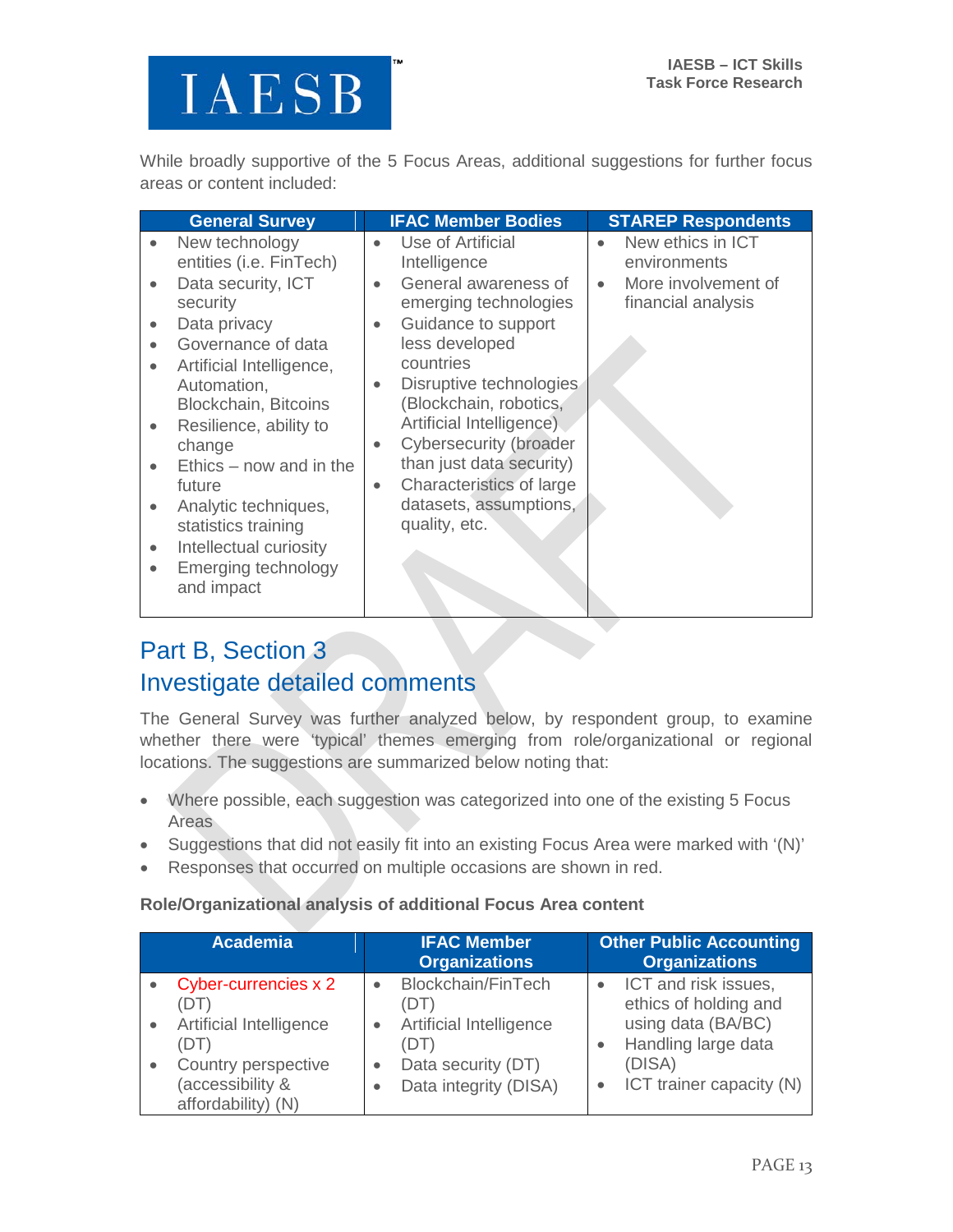

| Internet of things (DT) | Change management      |
|-------------------------|------------------------|
| Cyber/data security x 4 | $x 2$ (BC)             |
| (DT)                    | Automation, impact on  |
| Flow of data (DT)       | accountants $x$ 3 (BC) |
| Volume of data (DISA)   | Integration with micro |
| Data analysis (DISA)    | & macro-economic       |
|                         | areas (BA)             |
|                         |                        |

| <b>Other/Personal Capacity</b> | <b>Regulators/Standards</b><br><b>setters</b> |
|--------------------------------|-----------------------------------------------|
| Data security (DT)             | Understanding of ICT                          |
| Data mining, machine           | (BA)                                          |
| learning (DT)                  |                                               |
| Include ICT in curricula       |                                               |
| (N)                            |                                               |
| Cybersecurity x 2 (DT)         |                                               |
| Ethical use of data            |                                               |
| (BC)                           |                                               |
| Interaction between            |                                               |
| roles (BC)                     |                                               |
| Change management              |                                               |
| $x 2$ (BC)                     |                                               |

|                                                                              | <b>Sole Practitioner</b>                                                                                                                                       | <b>Large Accounting Firms</b>                                                                                                                                                                                                                                                                         | <b>Small or Medium-sized</b><br><b>Practice</b>                                                                                                                                                                                                                               |
|------------------------------------------------------------------------------|----------------------------------------------------------------------------------------------------------------------------------------------------------------|-------------------------------------------------------------------------------------------------------------------------------------------------------------------------------------------------------------------------------------------------------------------------------------------------------|-------------------------------------------------------------------------------------------------------------------------------------------------------------------------------------------------------------------------------------------------------------------------------|
| $\bullet$<br>$\bullet$<br>(N)<br>$\bullet$<br>(DT)<br>$\bullet$<br>$\bullet$ | ICT trainer capacity (N)<br>ICT content in CPD x 3<br>Mobile applications<br>Data privacy, data<br>ethics (BC)<br>Technology risks, data<br>handing risks (BA) | Country perspective<br>$\bullet$<br>(N)<br>Intellectual curiosity<br>$\bullet$<br>(BC)<br>How IT packages work<br>$\bullet$<br>(DT)<br>Interaction between<br>$\bullet$<br>roles (IT audit, FS<br>auditor) (BC)<br>Change management<br>$\bullet$<br>(BC)<br>ICT and risk issues<br>$\bullet$<br>(BA) | Different types of<br>$\bullet$<br>software (DT)<br>Include ICT in curricula<br>$\bullet$<br>(N)<br>Cloud computing (DT)<br>$\bullet$<br>Handling client<br>$\bullet$<br>systems/data ethically<br>(BC)<br>Blockchain (DT)<br>$\bullet$<br>Cyber-currencies (DT)<br>$\bullet$ |

Analysis of additional content for the 5 Focus Areas suggests consistent themes emerging across all the major role/organization categories (within the General Survey). These consistent themes included: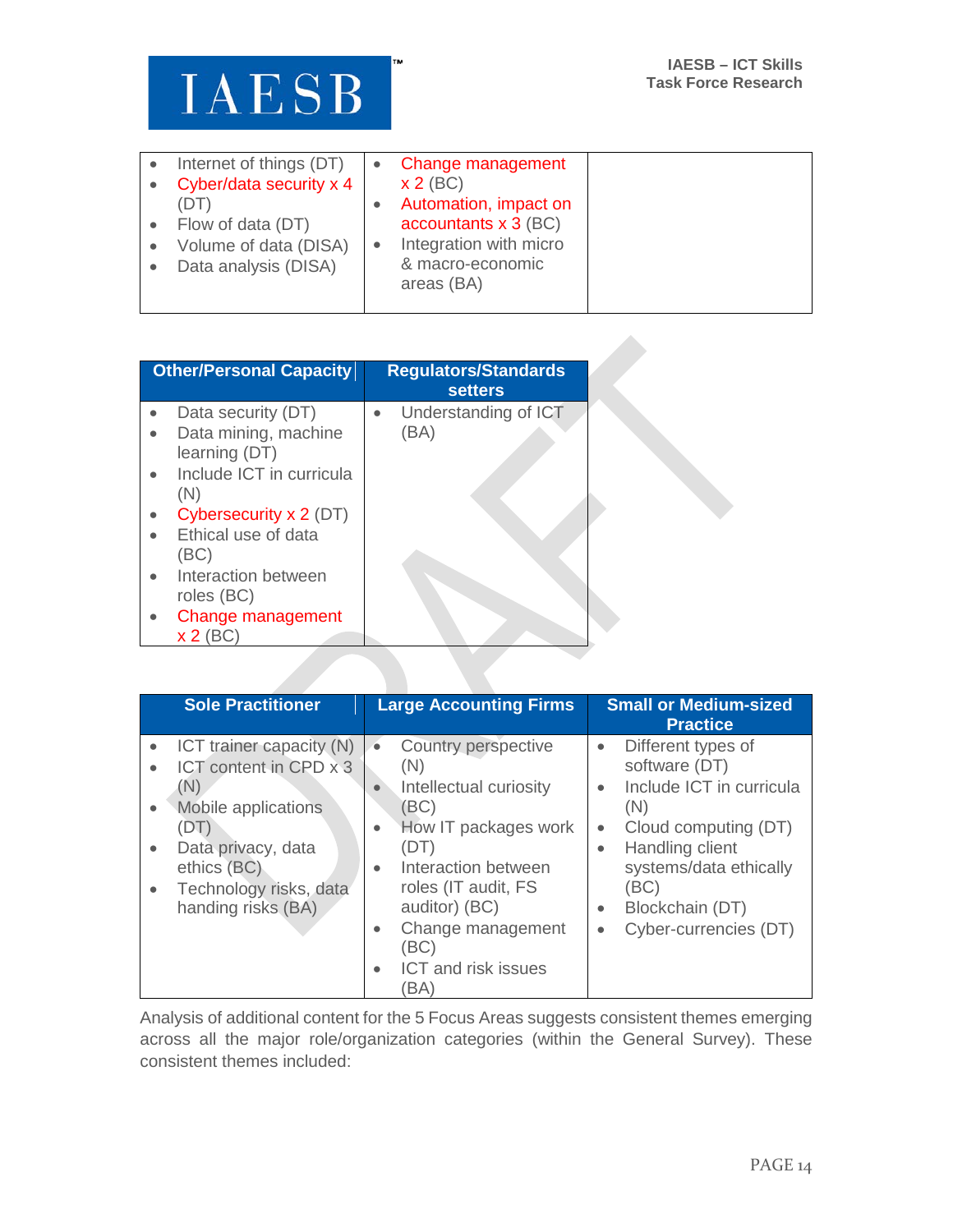

- Specific digital technology areas (crypto-currencies, Artificial Intelligence, Blockchain)
- Dealing with the concept of 'change' (whether that involved interaction between different roles, impact on the professional accountant, ability to cope with change)
- Emphasis on handling of data (security, volume, privacy, ethics)
- It was also interesting to note that very few suggestions were made in the Communications Focus Area.

Many of these suggested items were captured at a high level by the existing set of Focus Areas. 'New' themes that emerged were related to the educational system or infrastructure of curriculum approach, and included:

- Capacity to deliver ICT training (number of qualified trainers, rapidity of change)
- Inclusion of ICT in aspiring professional accountant and professional accountant curricula (IPD and CPD) and in earlier education; and
- Impact of IT in terms of resources (i.e. national ability to have access/afford ICT elements).



#### **Regional analysis of additional Focus Areas content**

The main differences associated with each region, or areas reinforced by respondents within a particular region, are shown below:

#### **Africa**

- Accessibility and affordability (i.e. national access concerns).
- Support for more CPD content (including mandatory content) and standardization of ICT skills/competency.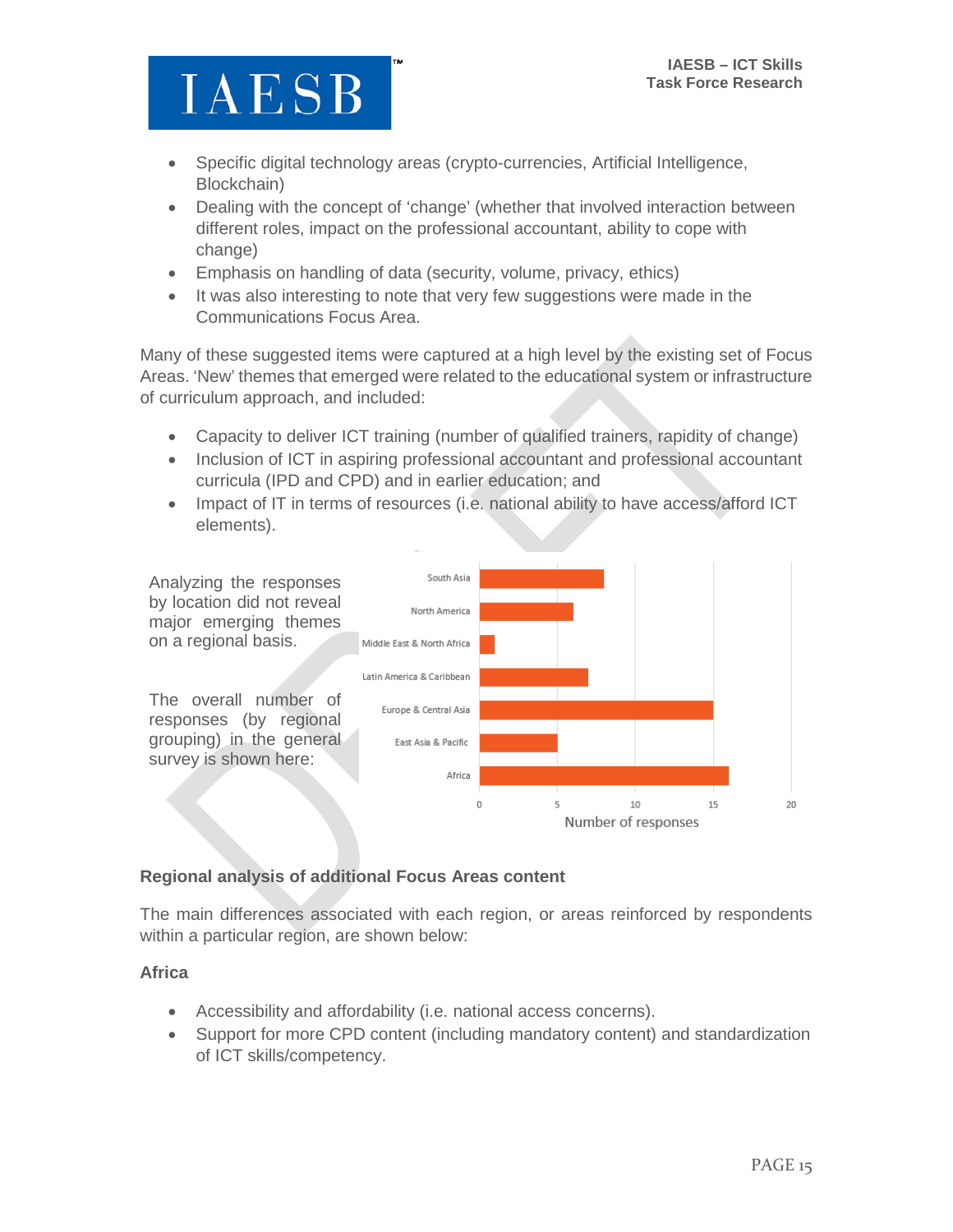

#### **East Asia & Pacific**

- Cyber-security, data privacy issues.
- Keeping up to date with technological changes/understanding impact of ICT.

#### **Europe & Central Asia**

- Impact and awareness of automation/emerging technologies on roles, need for resilience, embracing or coping with change.
- Keeping up to date with technological changes/understanding impact of ICT.
- The increasing importance of data analysis.

#### **Latin America & Caribbean**

- Greater inclusion of ICT in curricula.
- Specific digital technologies were referenced.

#### **Middle East & North Africa**

• Impact and awareness of automation/emerging technologies.

#### **North America**

• Impact of new digital technologies.

#### **South Asia**

- Impact of new digital technologies (on roles and wider society).
- Specific reference to digital technologies.
- Capacity to deliver ICT skills learning.

#### **Summary of responses provided:**

- Respondents expanded on a number of elements of Focus Areas (i.e. suggesting specific technologies or reinforcing the need to cope/adapt to change)
- Some 'newer' responses that emerged were written from the context of specific education or national perspectives, and particularly:
	- o ICT Skills/training capacity; and
	- o Integration of ICT skills in CPD and IPD curricula.

#### **Planned Changes by Respondents**

The survey was keen to explore which Focus Areas and elements were already in the process of being included in revised competency frameworks, learning outcomes, training materials or CPD. As a result, we posed a question to ask if:

(a) Changes had been made to any of the above to take into account new or emerging ICT skills; and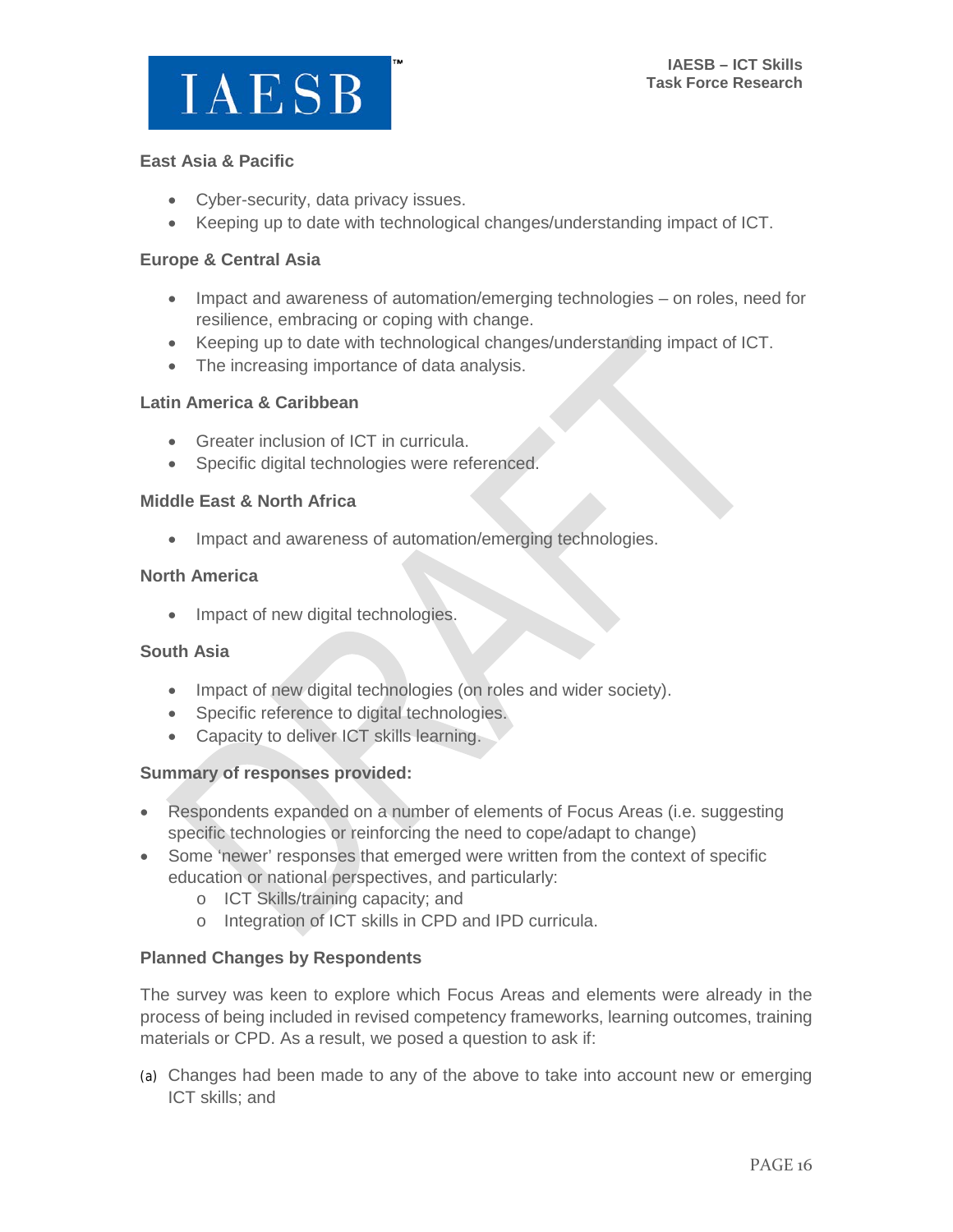(b) If changes had been made – which Focus Areas and elements had been affected or included?

Ninety-one respondents to the General Survey indicated they had made changes, with 85 providing further details.

Their responses are grouped first by type of activity, then by role/organization type and then analyzed based on geography.



### **Responses by type of current activity**

For those individuals who answered the General Survey and indicated they were planning to make changes in responses to ICT developments, the most common areas of focus were:

- Data interrogation, synthesis and analysis (data analytics, interrogating data using specific techniques);
- Exploring ICT based on emerging technologies (Blockchain, Artificial Intelligence, specific uses, automation); and
- Data integrity/security/protection (dealing with cyber-security threats, safeguarding the quality of data produced through ICT).

A large number of organizations indicated they had made changes to the 5 Focus Areas and elements identified through the Survey while 6 respondents also noted they were still in the early stages of considering planned changes ('still under consideration').

Some respondents identified specific areas of interest they had started to include based on their membership or organization. For example, several member bodies or accounting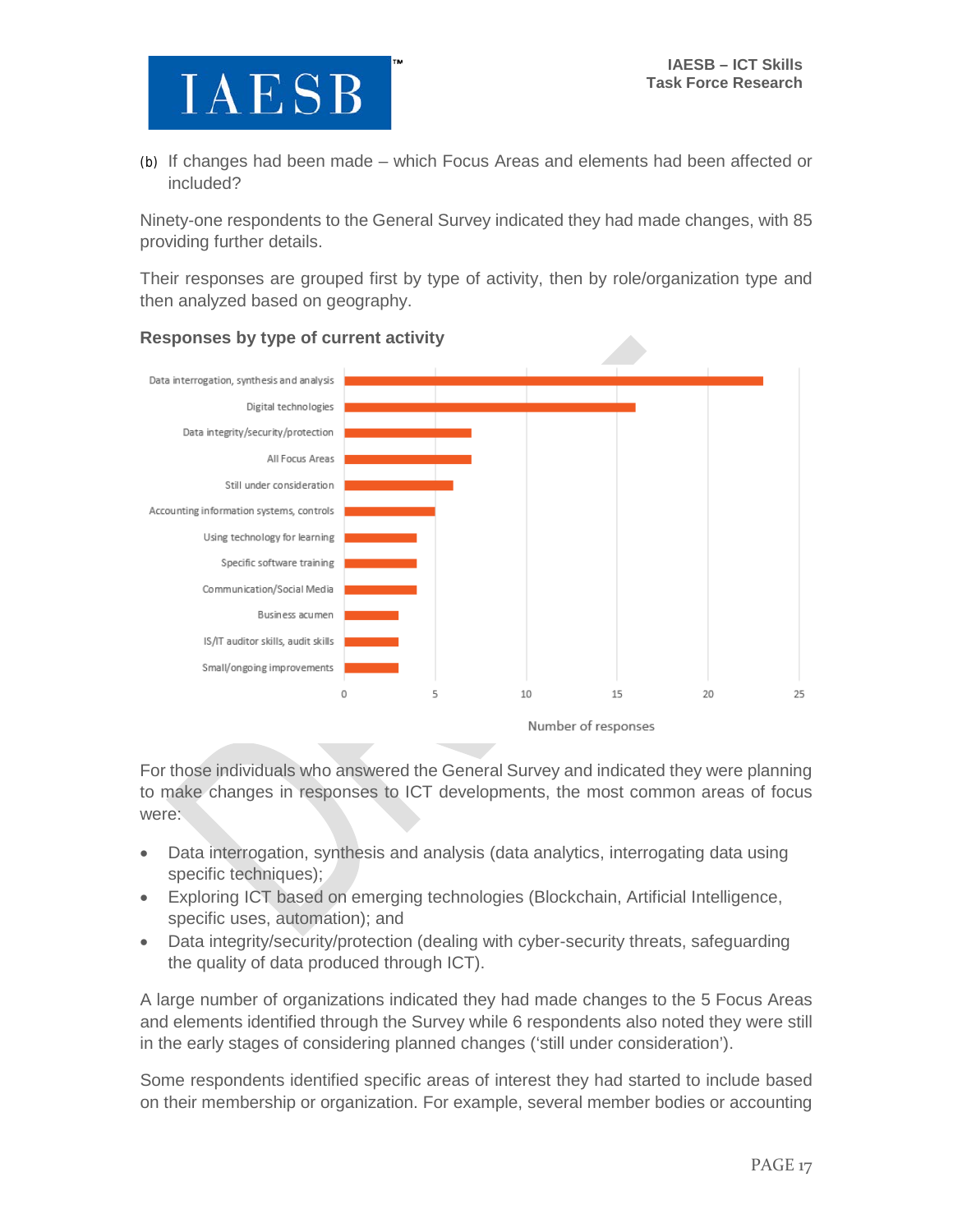

firms referred to the need to focus on specific services as a result of changes in ICT others explained that not just the content, but 'how' they were delivering training was also changing through use of technology.

#### **Responses by role/organization**

By focusing on responses based on role/organization, the following graph shows the distribution of proposed changes in ICT skills by the range of roles/organization types:



No new specific themes emerged from this analysis.

• While almost all (except 'Other PAOs') had a focus on data interrogation, synthesis and analysis, there was a relative difference in the importance of this among respondents – with a greater emphasis being placed on this by academia, large accounting firms and IFAC organizations.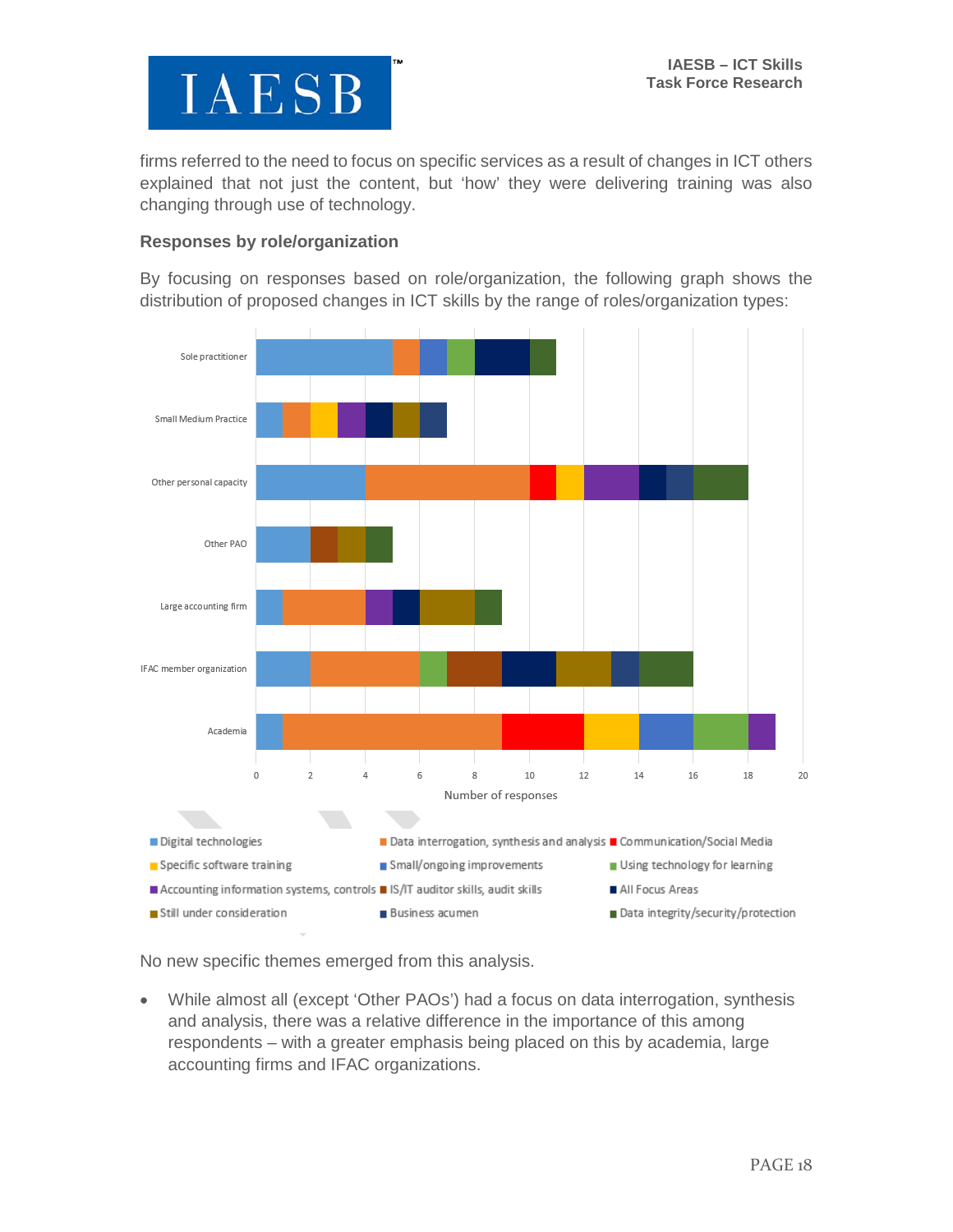

• The ever-changing impact of new and emerging Digital Technologies was also important across all types of respondents but appeared to be more important to sole practitioners and those responding in a personal capacity.

#### **Responses by region**

A further review performed on the suggested types of planned ICT skills changes to determine whether they differed by region suggested:

- The mix of responses from each region did not identify particular patterns or specific areas of change on a regional basis.
- The proposed changes being planned for Digital Technologies and Data Interrogation, Synthesis and Analysis elements were spread evenly across all regions.
- Those respondents who indicated they would look at changes across all 5 Focus Areas tended to come from Africa and Europe & Central Asia regions.

#### **Enabling Professional Accountants to Adapt to Change**

One of the recurring themes during IAESB, ICT Skills Task Force and various outreach activities conducted to date, has been the extent to which Professional Accountants (and those aspiring to the role) can adapt, cope, embrace and work with changes in technology.

As part of the Survey, the following was asked: what are the: "…*skills that enable Professional Accountants to cope with advances or developments in technologies and/or changes in the way communication occurs"*.

The following word cloud analysis has been generated from suggestions made by respondents to the General Survey.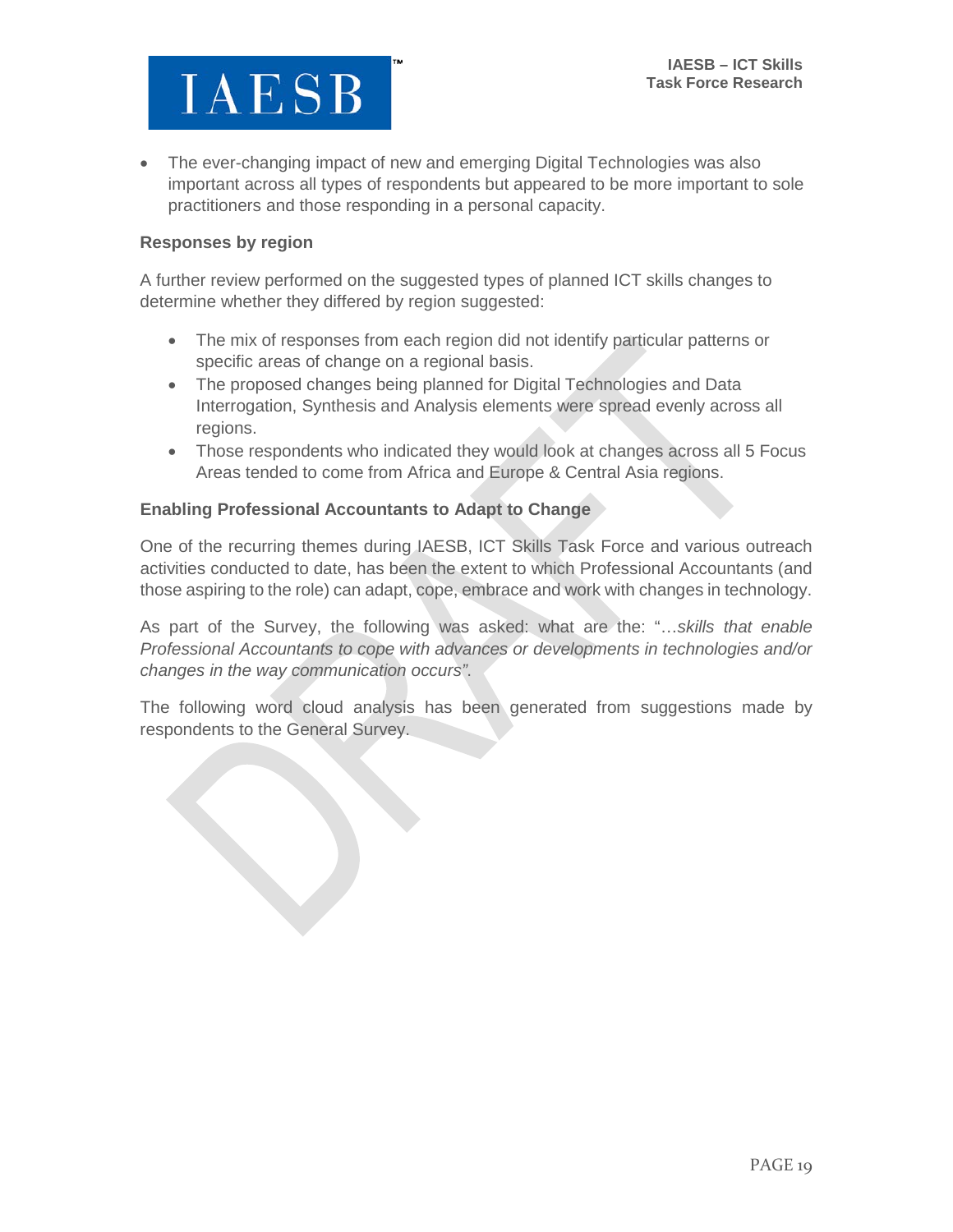



Many respondents chose to repeat some of the Focus Areas already contained within the Survey, for example a high proportion indicated that Business Acumen and Data Interrogation, Analysis and Synthesis would be highly important to enable Professional Accountants to use ICT successfully and to understand the information produced by new and emerging technologies.

However, a number of newer themes emerged or highlighted elements mentioned in the original set of Focus Areas. These included an emphasis on:

- **Lifelong learning** this was identified by a large number of respondents as being key to ensure that learning evolves as technology changes. A number of respondents linked this to relevant CPD and a willingness for Professional Accountants to acknowledge when they did not have the knowledge, it was their responsibility to seek out new learning opportunities or specialists.
- **Adaptability and Change** these were two areas that were highlighted by a large number of respondents:
	- o A high number of respondents noted that Professional Accountants should be 'willing' to change or adapt instead of just withstanding and coping with changes in technology (i.e. that they should be more proactive and positive in outlook).
	- o Others highlighted that with rapidity of ICT evolution that some resilience and understanding of business systems, processes and controls would be equally as important.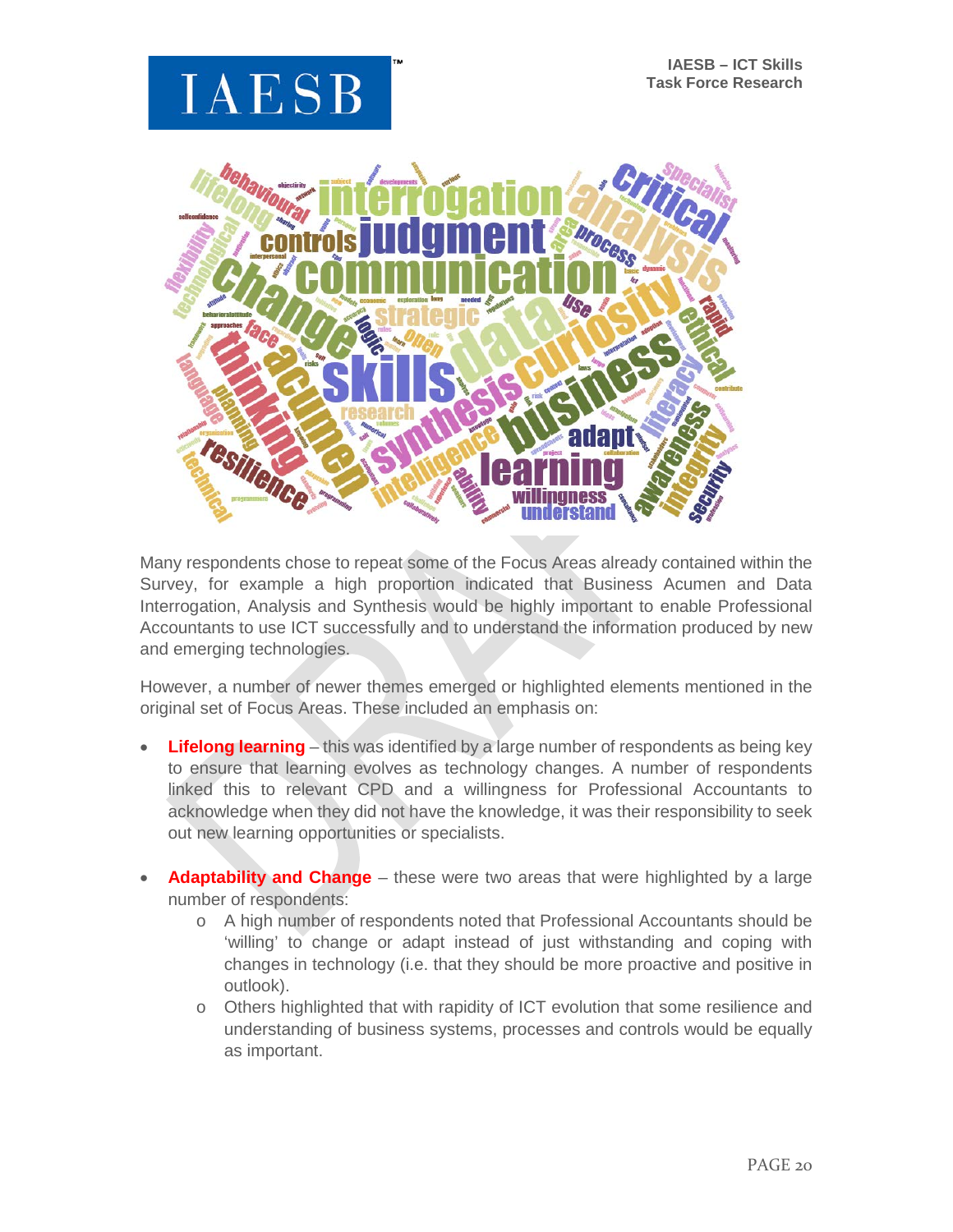

- **Professional skepticism and Professional Judgment** a high number of respondents cited these skills as being critically important to be able to cope with changes in technology and to fully understand the information and outputs from the ICT systems. Several cited the importance of being able to differentiate between relevant and irrelevant information/data as well as coping with volumes of 'big data'.
- **Critical thinking, problem solving and critical analysis** a number of respondents suggested these are useful skills to cope with using and interpreting information generated by increasingly complex ICT systems and processes. Linking to professional skepticism and professional judgment, several respondents noted the importance of being able to challenge faulty information or suspicious data.
- **Intellectual curiosity** this was raised by a number of respondents who noted Professional Accountants had to be prepared to acknowledge change generates opportunities for improvements in how they performed their roles – and this required individuals to be curious about technological advancements rather than just waiting for change to happen.
- **Ethical behavior relating to data protection awareness and integrity** these were skills that a number of respondents highlighted were increasingly important as the value of data – particularly when being used by the Professional Accountant – would increase through use of technology. Several highlighted a need to update skills in areas of cybersecurity, data privacy/protection and ethical usage of data.
- **Emotional Intelligence and Communication** this was raised by several respondents in order to highlight self-awareness on the part of Professional Accountants (whether that is from a learning & development knowledge 'gap' perspective or knowing when to bring in a specialist to support their own work); communication was highlighted as being important to enable Professional Accountants to network, collaborate with others and to explain the output from ICT systems and processes.

The written responses were then categorized (some into Focus Areas, others into consistent elements that emerged from the data). The overall level and mix of responses by region have been shown below: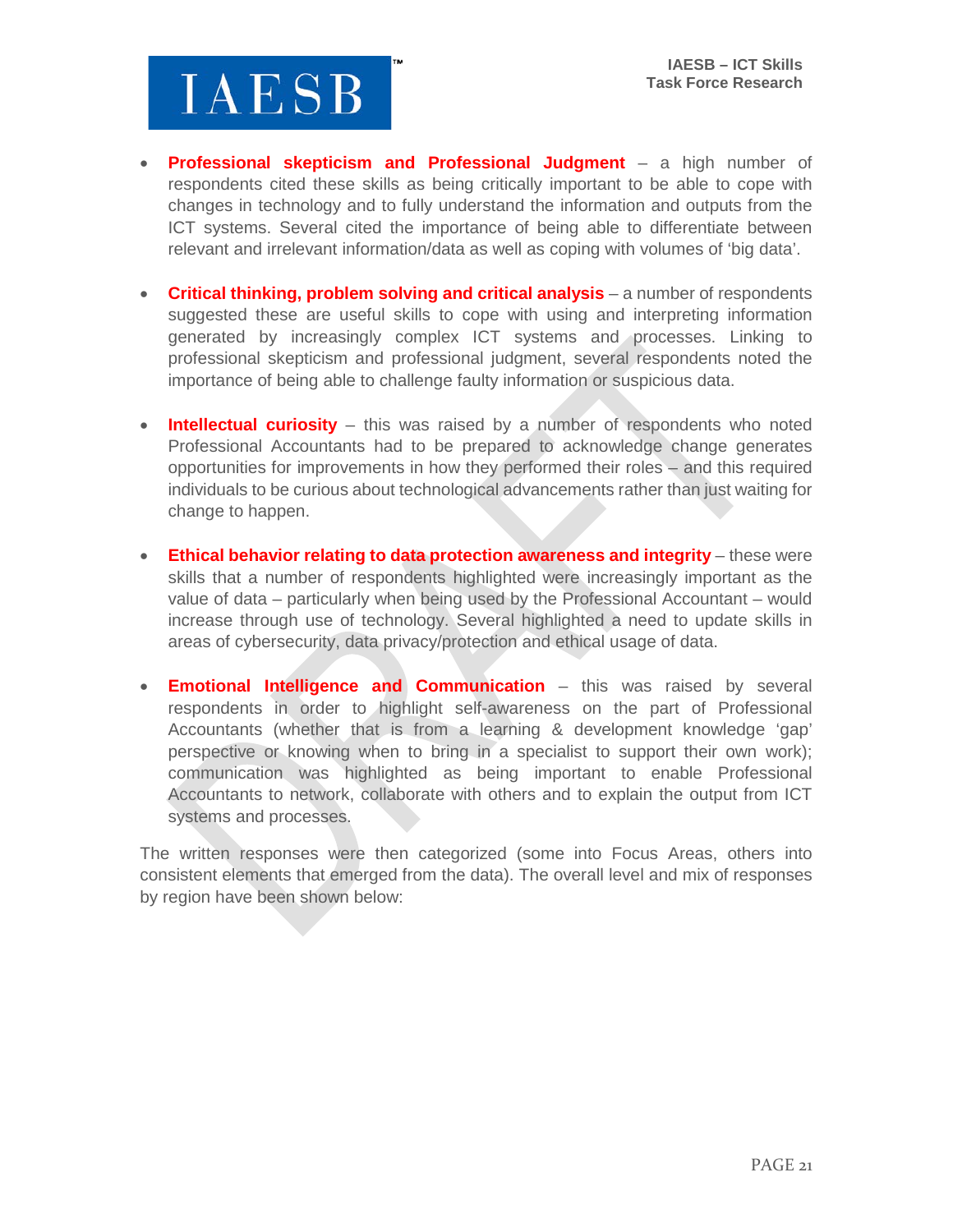



The Behavioral Competence and Data Interrogation, Analysis and Synthesis focus areas were notable for their strong support across a large number of regions. Several respondents specifically cited the 'willingness and attitude' to change as being a key element of Behavioral Competence.

Analyzing the top 10 ICT skills/focus areas by role/organization indicates a fairly mixed pattern of responses – although Behavioral Competence (which included adaptability) had broad support across all areas (particularly in client-facing roles) with the notable exception of academia.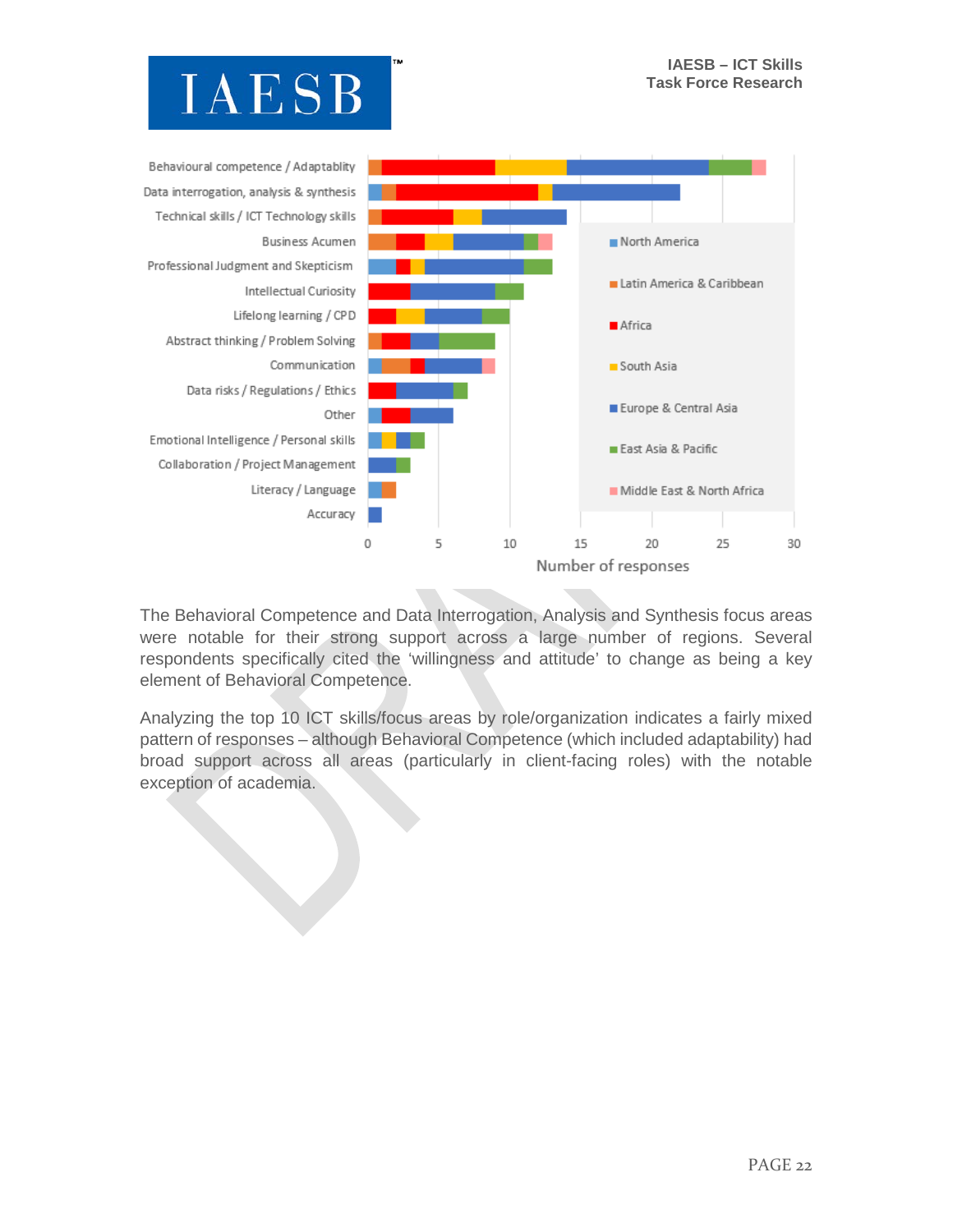



Respondents were asked to select, with multiple selections possible, standard-setting solutions that would be best to address the 5 Focus Areas identified in the Survey.<sup>[8](#page-23-0)</sup>

<span id="page-23-0"></span> <sup>8</sup> *In some instances individuals selected 'all of the above' and additional responses. In order not to overestimate support for specific types of standard-setting activities, where this was the case, the other responses were removed from those particular activities to avoid double-counting.*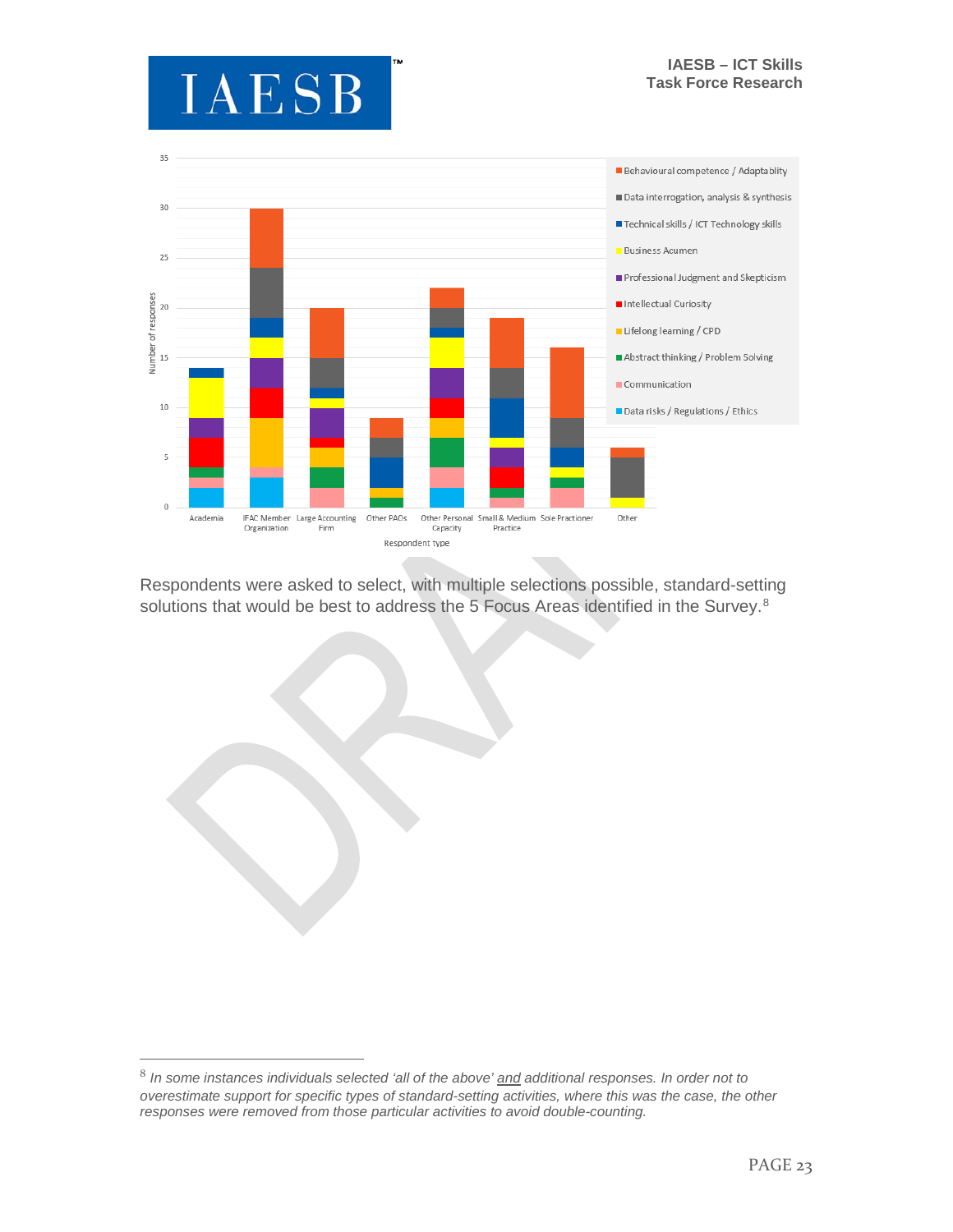

#### The results are shown in percentage terms below:



Initial conclusions for consideration:

- The most consistently popular development activity across all 3 stakeholder groups appeared to be provision of guidance;
- A sizeable number of respondents also selected 'all of the above' as an option;
- While there is a very high level of STAREP support (based on a relatively small population) for the maintenance or further development of existing IESs (through modification or creation of Competence Areas or Learning Outcomes) this option also enjoyed high levels of support from the other stakeholder groups too.
- Aside from the 'none of the above' option, the 'Develop new IESs' option was, on balance, the least popular option.

A further analysis was performed on the General Survey responses to determine if there were strong preferences by region. This data included the impact of those respondents who indicated 'all of the above'.

The following preferences emerged by region: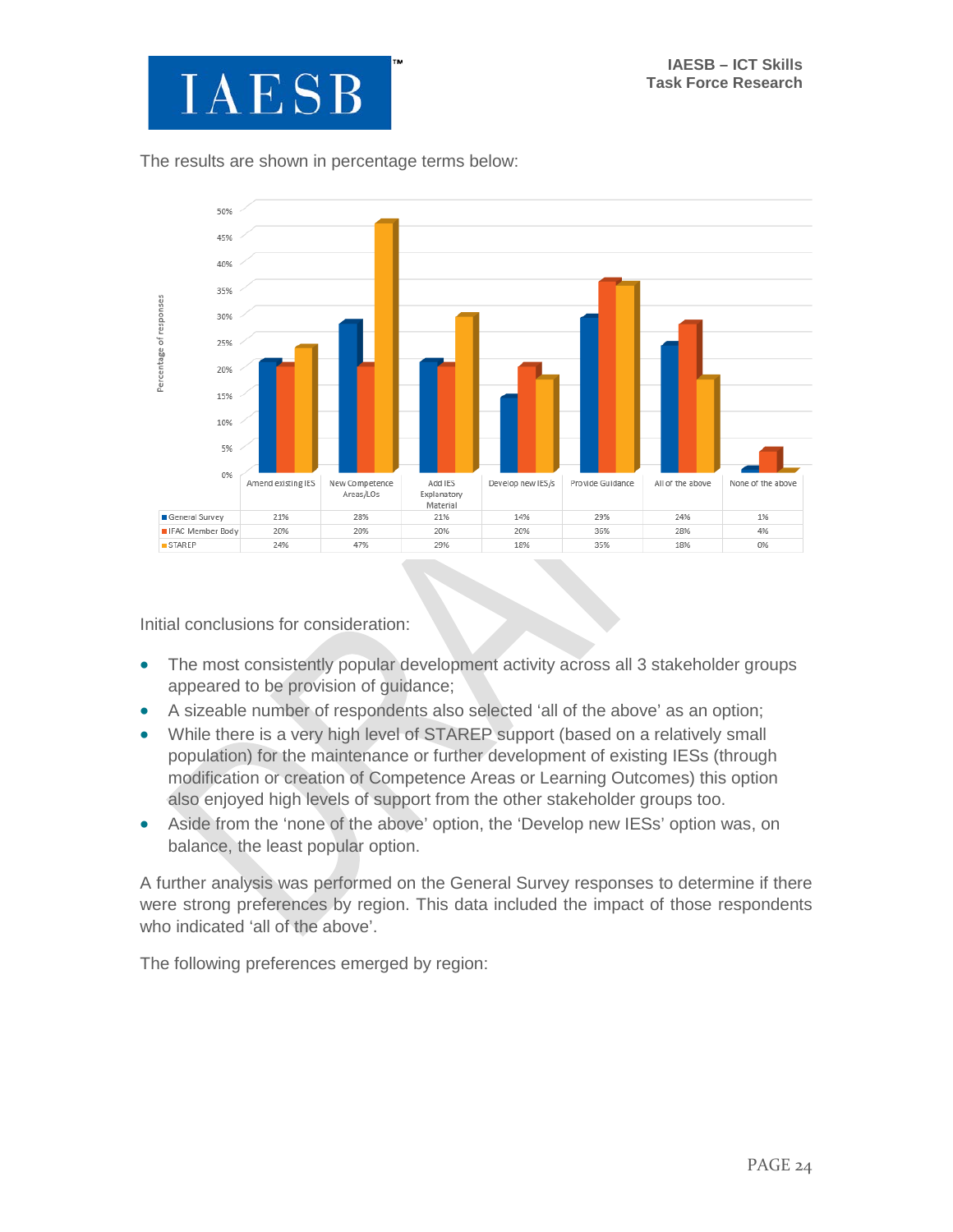



As the pie charts suggest, there was a relatively even distribution of respondent preferences for each of the 5 main IES development options. Some minor differences did become apparent, for example:

- A stronger preference for amending existing IESs in East Asia & Pacific;
- Consistently high levels of support for adding new content to the IESs (from Europe & Central Asia, Middle East & Africa, North America, South Asia and Africa); and
- More support in South Asia for a new IES.

A further analysis was performed on the General Survey to focus on responses by role/organization. The impact of 'all of the above' responses was included in these graphs.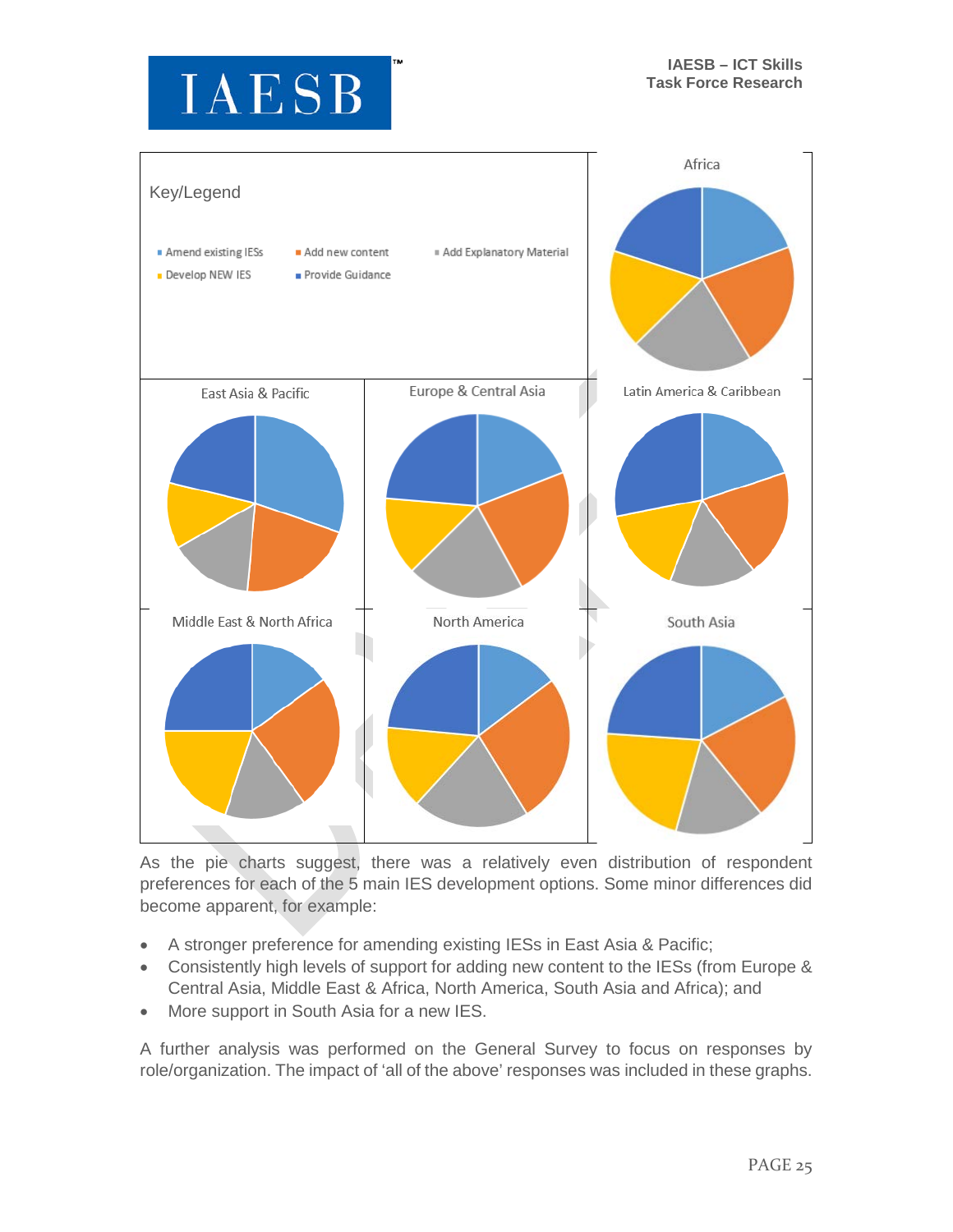

Results have been omitted when the number of respondents was less than 5 in a category.



Similar to the results from the analysis performed by regions, the distribution of responses appeared to support activities in almost all of the 5 IES development options presented in the Survey.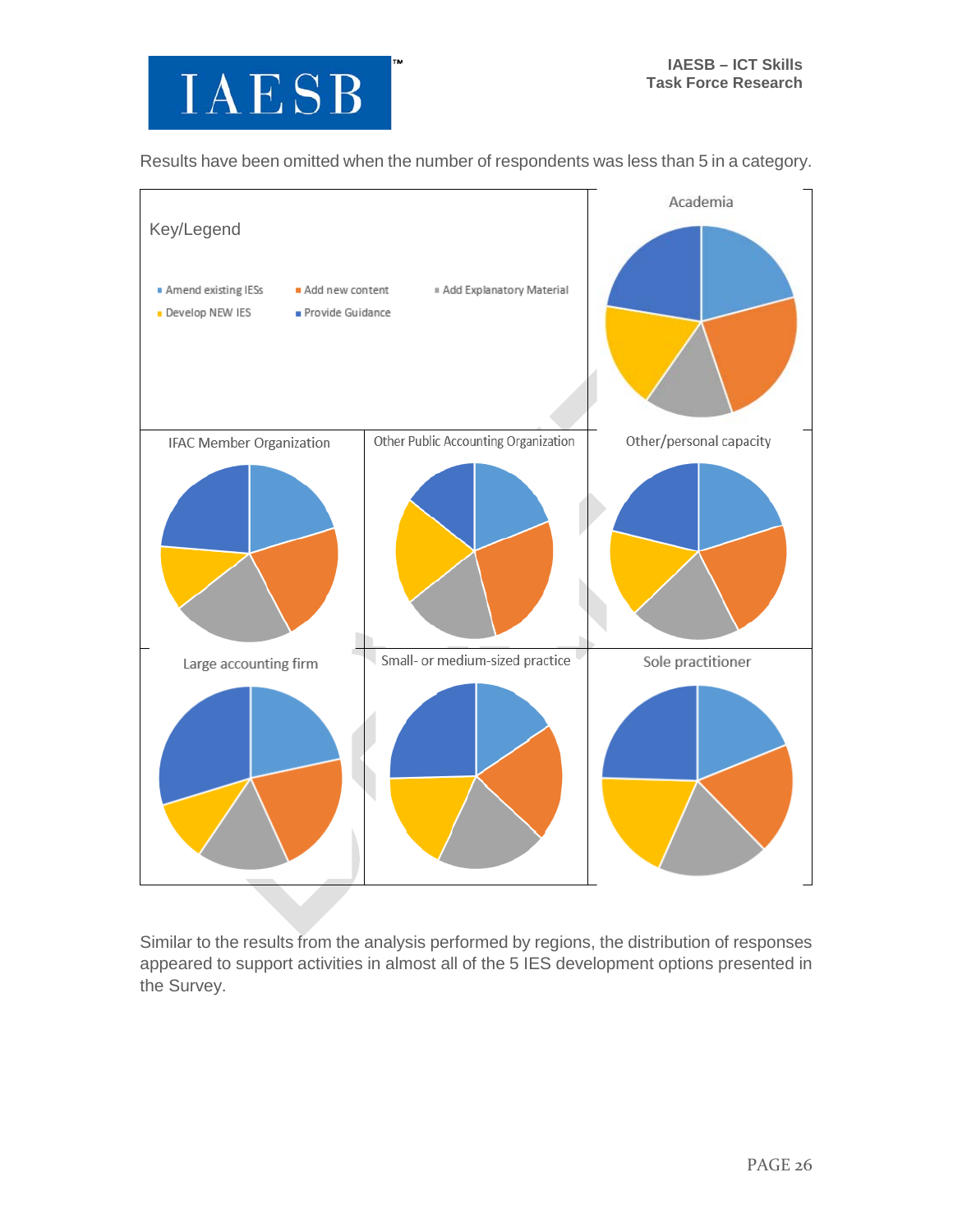

By overlaying the distribution of General Survey responses, it revealed a preference towards certain IES development options among respondent groups. In each of the graphics below, the numbers (0, 5, 10, etc.,) represent the number of respondents which selected a particular type of standard setting development activity:



Certain respondent groups had a preference towards certain IES development activities, for example:

- Those reporting in personal/other capacity had a stronger preference for explanatory material;
- Overall there was a strong preference across most groups for the provision of guidance and new content.

These interpretations can be supported by analyzing the distribution of all respondents in total:





Add Explanatory Material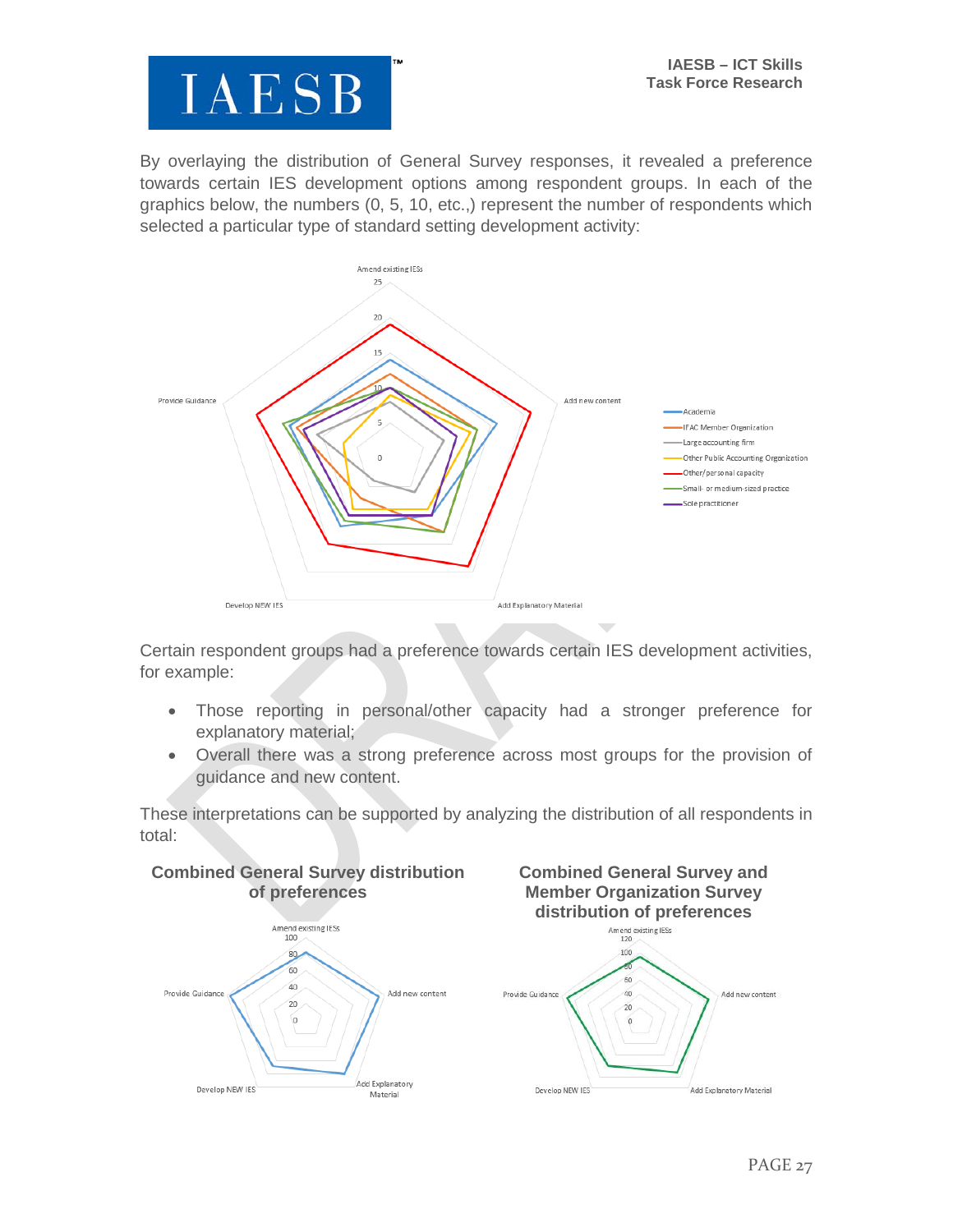

## Part B, Section 4 Identification of outreach participation

One of the primary aims of the Survey had been to help identify additional sources of potential future engagement on the subject of ICT Skills. Individuals who took part in both main Surveys (and the STAREP survey) were asked whether they would like to be involved in a variety of outreach opportunities. Several respondents selected more than one option.

| <b>Number of</b><br><b>responses</b> | <b>Type of Engagement Activity</b><br>(General Survey)                                                            |
|--------------------------------------|-------------------------------------------------------------------------------------------------------------------|
| <b>98</b>                            | Personally interested in taking part in any future ICT skills focus<br>groups or online discussions               |
| <b>25</b>                            | Indicated their organization would like to be involved in future ICT<br>skills focus groups or online discussions |
|                                      |                                                                                                                   |

| 116 | Individual would like to have a follow-up discussion opportunity with |
|-----|-----------------------------------------------------------------------|
|     | the IAESB / Task Force on ICT Skills                                  |

#### **Number of responses Type of Engagement Activity (Targeted IFAC Member Organization Survey)**

| 9  | Personally interested in taking part in any future ICT skills focus<br>groups or online discussions               |
|----|-------------------------------------------------------------------------------------------------------------------|
| 12 | Indicated their organization would like to be involved in future ICT<br>skills focus groups or online discussions |
| 15 | Individual would like to have a follow-up discussion opportunity with<br>the IAESB / Task Force on ICT Skills     |
|    |                                                                                                                   |

Although smaller in scale, the STAREP Survey also generated additional interest in future involvement. When asked the question: *Let us know if you would be interested in taking part in any future ICT Skills focus group or online discussion*s, responses were as follows:

| Number of<br><b>responses</b> | <b>Type of Engagement Activity</b><br><b>(STAREP Survey)</b> |
|-------------------------------|--------------------------------------------------------------|
|                               | Yes, I'd like to be involved                                 |
|                               | Yes, my organization would like to be involved.              |

As a result the Task Force has identified a large number of people who are willing or interested in taking part in future outreach efforts. A version of this Report will be shared